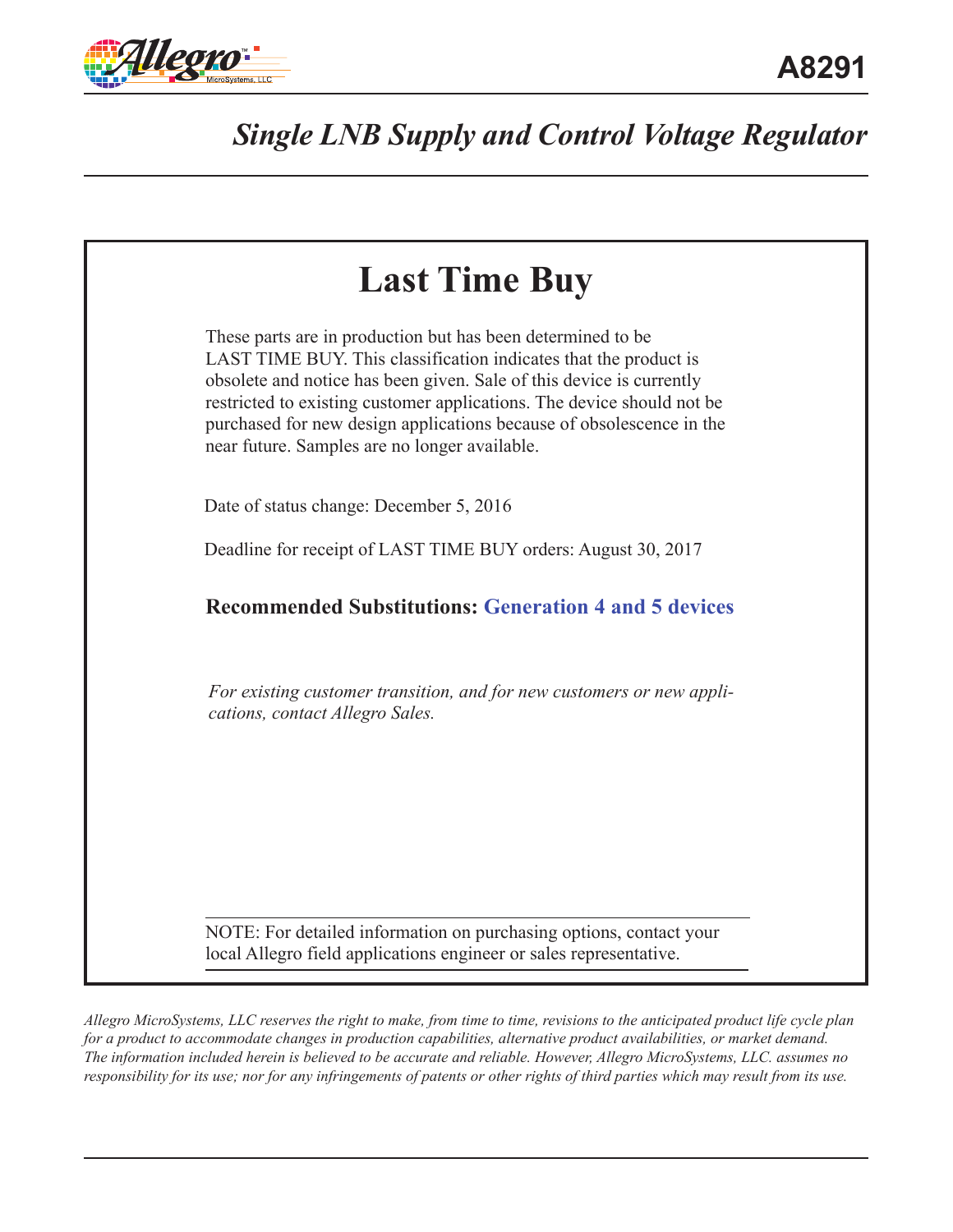

## **Features and Benefits**

- 2-wire serial I<sup>2</sup>C<sup>™</sup> -compatible interface: control (write) and status (read)
- ▪ LNB voltages (16 programmable levels) compatible with all common standards
- Tracking switch-mode power converter for lowest dissipation
- **•** Integrated converter switches and current sensing
- Provides up to 500 mA load current
- Static current limit circuit allows full current at startup and 13*→*18V output transition; reliably starts wide load range
- Push-pull output stage minimizes 13→18V and 18→13V output transition times for highly capacitive loads
- Adjustable rise/fall time via external timing capacitor
- **•** Built-in tone oscillator, factory-trimmed to 22 kHz facilitates DiSEqC™ tone encoding, even at no-load
- Four methods of 22 kHz tone generation, via  $I^2C^{TM}$  data bits and/or external pin
- Filter bypass MOSFET minimizes losses during tone transmit
- 22 kHz tone detector facilitates DiSEqC™ 2.0 decoding
- Auxiliary modulation input
- LNB overcurrent with timer
- Diagnostics for output voltage level, input supply UVLO, and DiSEqC™ tone output
- Cable disconnect diagnostic

### **Package:**

28 pin 5 mm  $\times$  5 mm MLP/QFN (suffix ET)



## **Description**

Intended for analog and digital satellite receivers, this single low noise block converter regulator (LNBR) is a monolithic linear and switching voltage regulator, specifically designed to provide the power and the interface signals to an LNB down converter via coaxial cable. The A8291 requires few external components, with the boost switch and compensation circuitry integrated inside of the device. A high switching frequency is chosen to minimize the size of the passive filtering components, further assisting in cost reduction. The high levels of component integration ensure extremely low noise and ripple figures.

The A8291 has been designed for high efficiency, utilizing the Allegro™ advanced BCD process. The integrated boost switch has been optimized to minimize both switching and static losses. To further enhance efficiency, the voltage drop across the tracking regulator has been minimized.

The A8291 has integrated tone detection capability, to support full two-way DiSEqC™ communications. Several schemes are available for generating tone signals, all the way down to no-load, and using either the internal clock or an external

*Continued on the next page…*



## **Functional Block Diagram**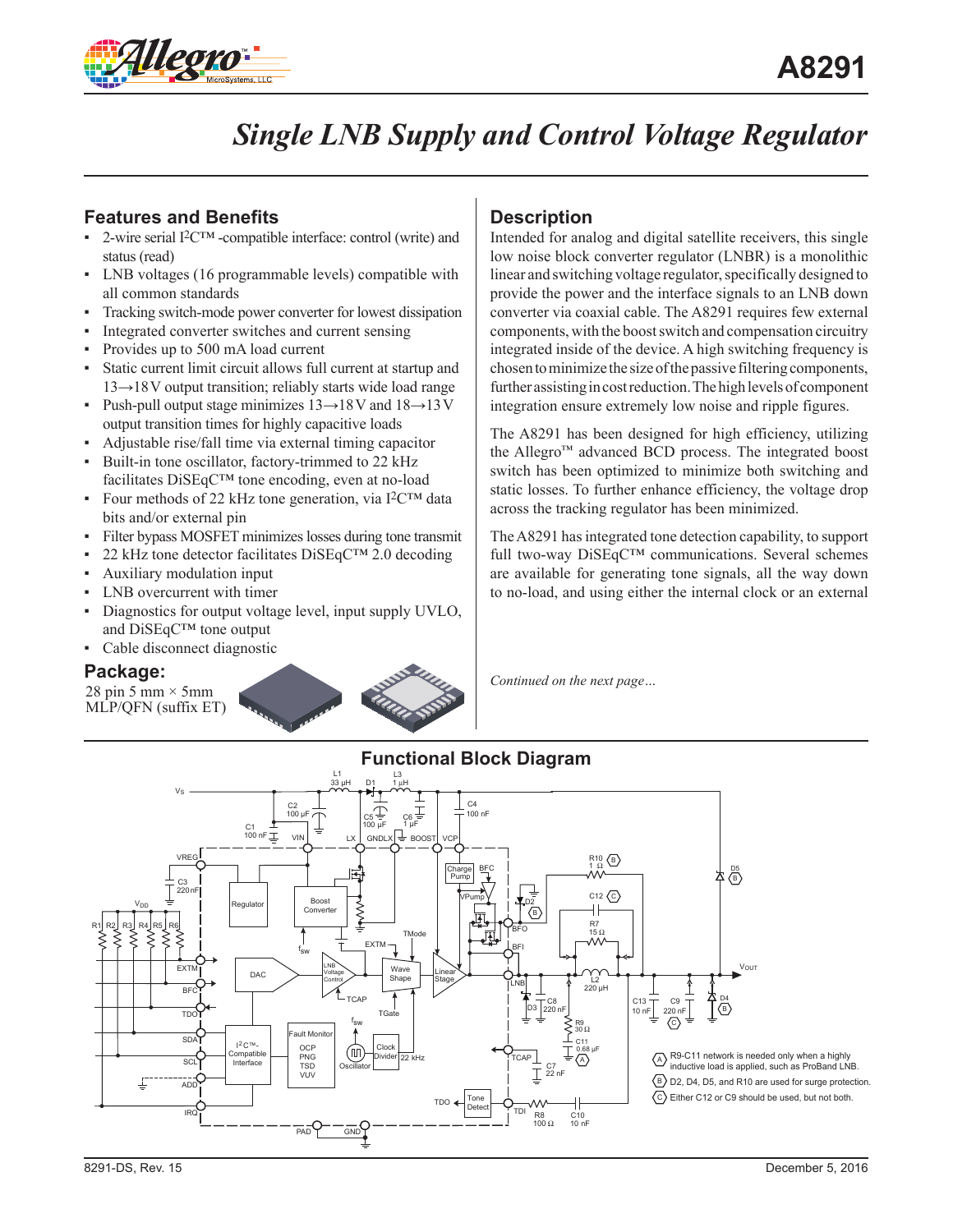#### **Description (continued)**

time source. A DiSEqC™ filter bypass switch is also integrated, to minimize the output impedance during tone generation.

A comprehensive set of fault registers are provided, which comply with all the common standards, including: overcurrent, thermal shutdown, undervoltage, cable disconnect, power not good, and tone detect.

The device uses a 2-wire bidirectional serial interface, compatible with the I<sup>2</sup>C™ standard, that operates up to 400 kHz.

The A8291 is supplied in a lead (Pb) free 28-lead MLP/QFN.

#### **Selection Guide**

| <b>Part Number</b>        | Packing a                                          | <b>Description</b>                                          |
|---------------------------|----------------------------------------------------|-------------------------------------------------------------|
| A8291SETTR-T <sup>b</sup> | 7 in. reel, 1500 pieces/reel<br>12 mm carrier tape | ET package, MLP/QFN surface mount<br>0.90 mm nominal height |



a Contact Allegro for additional packing options.

b Leadframe plating 100% matte tin.

#### **Absolute Maximum Ratings**

| <b>Characteristic</b>                  | Symbol               | <b>Conditions</b>  | Rating                | <b>Units</b> |
|----------------------------------------|----------------------|--------------------|-----------------------|--------------|
| Load Supply Voltage, VIN pin           | $V_{\text{IN}}$      |                    | 30                    | V            |
| Output Current <sup>1</sup>            | $I_{OUT}$            |                    | Internally<br>Limited | A            |
| Output Voltage, BOOST pin              |                      |                    | $-0.3$ to 33          | V            |
| Output Voltage, LNB, BFI, BFO pins     |                      | Surge <sup>2</sup> | $-1$ to 33            | V            |
| Output Voltage, LX pin                 |                      |                    | $-0.3$ to 30          | V            |
| Output Voltage, VCP pin                |                      |                    | $-0.3$ to 41          | V            |
| Logic Input Voltage, EXTM and BFC pins |                      |                    | $-0.3$ to 5           | V            |
| Logic Input Voltage, other pins        |                      |                    | $-0.3$ to $7$         | V            |
| Logic Output Voltage                   |                      |                    | $-0.3$ to $7$         | V            |
| <b>Operating Ambient Temperature</b>   | $T_A$                |                    | $-20$ to 85           | $^{\circ}C$  |
| Junction Temperature                   | $T_{\text{I}}$ (max) |                    | 150                   | $^{\circ}C$  |
| Storage Temperature                    | $T_{\text{stg}}$     |                    | $-55$ to 150          | $^{\circ}$ C |

1Output current rating may be limited by duty cycle, ambient temperature, and heat sinking. Under any set of conditions, do not exceed the specified current ratings, or a junction temperature, T<sub>J</sub>, of 150°C.<br><sup>2</sup>Use Allegro recommended Application circuit.

#### **Package Thermal Characteristics\***

| Package | $R_{\theta$ JA<br>$(^{\circ}C/W)$ | <b>PCB</b> |
|---------|-----------------------------------|------------|
|         | າາ<br>ັ                           | 4-layer    |

\* Additional information is available on the Allegro website.

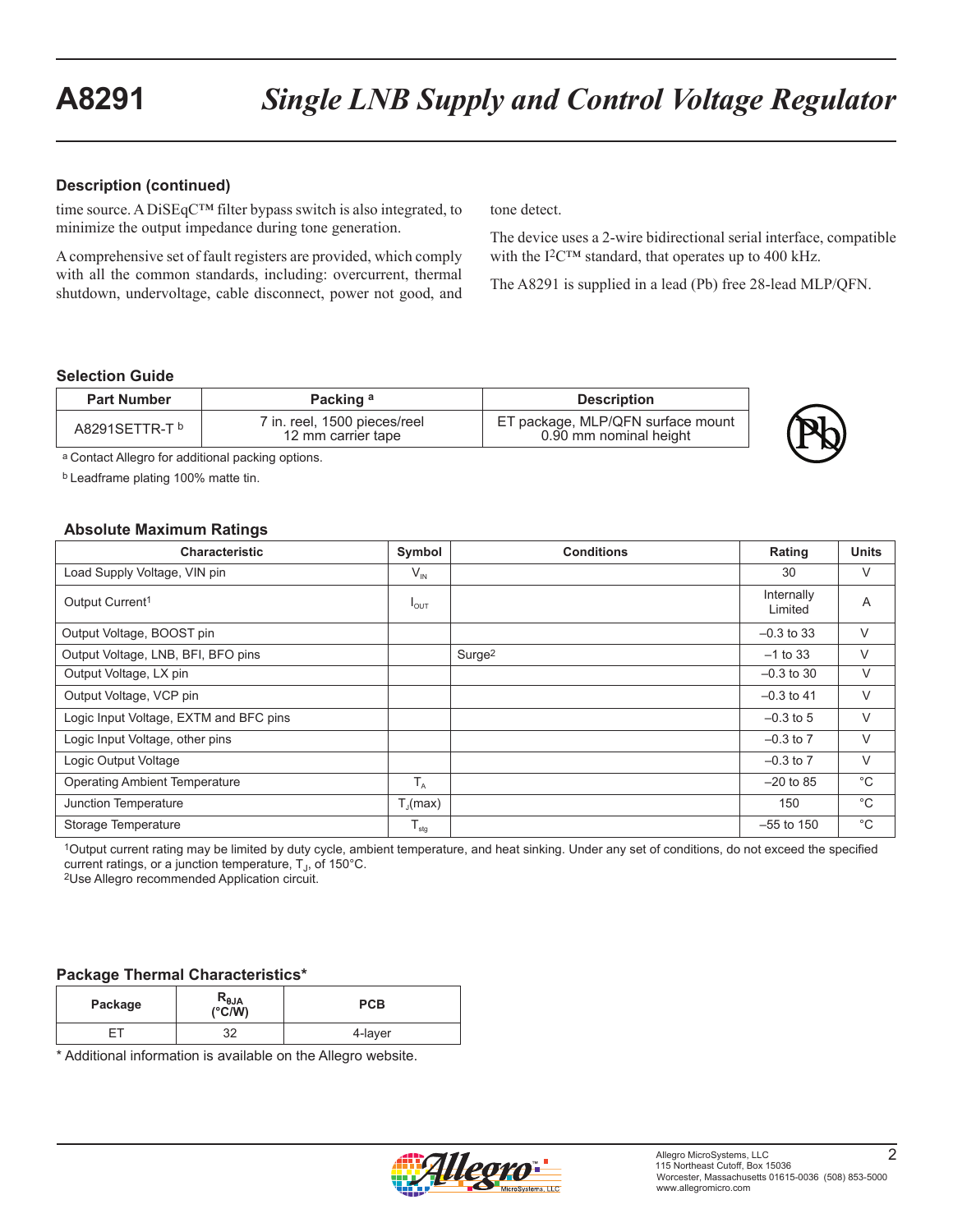



(Top View)

#### Terminal List Table

| <b>Name</b>  | <b>Number</b>               | <b>Function</b>                                                   |
|--------------|-----------------------------|-------------------------------------------------------------------|
| <b>ADD</b>   | 11                          | Address select                                                    |
| <b>BFC</b>   | 19                          | Bypass FET control                                                |
| <b>BFI</b>   | 24                          | Bypass FET input (connect to LNB)                                 |
| <b>BFO</b>   | 22                          | <b>Bypass FET output</b>                                          |
| <b>BOOST</b> | 1                           | Tracking supply voltage to linear regulator                       |
| <b>EXTM</b>  | 6                           | External modulation input                                         |
| <b>GND</b>   | 8                           | Signal ground                                                     |
| <b>GNDLX</b> | 27                          | Boost switch ground                                               |
| <b>IRQ</b>   | 14                          | Interrupt request                                                 |
| <b>LNB</b>   | 28                          | Output voltage to LNB                                             |
| <b>LX</b>    | 26                          | Inductor drive point                                              |
| <b>NC</b>    | 4, 13, 15-18,<br>20, 21, 23 | No connection                                                     |
| <b>PAD</b>   | Pad                         | Exposed pad; connect to the ground plane, for thermal dissipation |
| <b>SCL</b>   | 12                          | I <sup>2</sup> C™-compatible clock input                          |
| <b>SDA</b>   | 10                          | I <sup>2</sup> C™-compatible data input/output                    |
| <b>TCAP</b>  | 3                           | Capacitor for setting the rise and fall time of the LNB output    |
| <b>TDI</b>   | 7                           | Tone detect input                                                 |
| <b>TDO</b>   | 5                           | Tone detect output                                                |
| <b>VCP</b>   | $\overline{2}$              | Gate supply voltage                                               |
| <b>VIN</b>   | 25                          | Supply input voltage                                              |
| <b>VREG</b>  | 9                           | Analog supply                                                     |

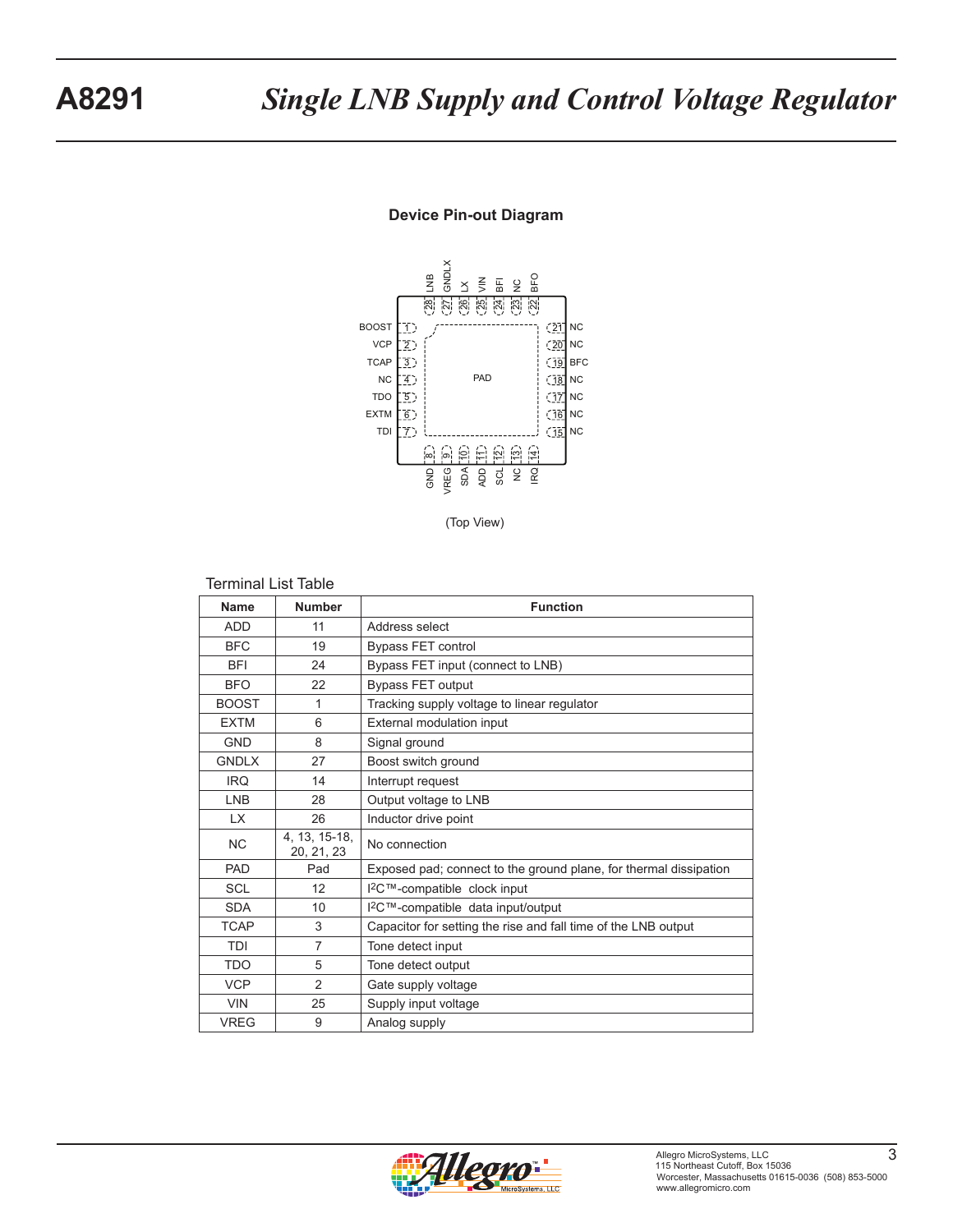#### **ELECTRICAL CHARACTERISTICS** at  $T_A = 25^\circ C$ ,  $V_{IN} = 8$  to 16 V, unless noted otherwise<sup>1</sup>

| Characteristics                              | Symbol                                              | <b>Test Conditions</b>                                                                                                                                   | Min.                     | Typ.                     | Max.                     | Units         |
|----------------------------------------------|-----------------------------------------------------|----------------------------------------------------------------------------------------------------------------------------------------------------------|--------------------------|--------------------------|--------------------------|---------------|
| General                                      |                                                     |                                                                                                                                                          |                          |                          |                          |               |
| Set-Point Accuracy, Load and Line Regulation | Err                                                 | Relative to selected V <sub>LNB</sub> target level,<br>$I_{LOAD}$ = 0 to 450 mA                                                                          | $-3$                     |                          | 3                        | $\frac{0}{0}$ |
|                                              | $I_{IN(Off)}$                                       | ENB bit = 0, LNB output disabled, $V_{IN}$ = 12 V                                                                                                        | $\overline{\phantom{0}}$ | $\overline{\phantom{0}}$ | 10.0                     | mA            |
| <b>Supply Current</b>                        | $I_{IN(On)}$                                        | ENB bit = 1, LNB output enabled,<br>$I_{LOAD} = 0$ mA, $V_{IN} = 12$ V                                                                                   |                          | $\overline{\phantom{0}}$ | 19.0                     | mA            |
| Boost Switch On Resistance                   | R <sub>DS(on)BOOST</sub>                            | $I_{\text{LOAD}}$ = 450 mA                                                                                                                               | $\qquad \qquad -$        | 300                      | 600                      | $m\Omega$     |
| <b>Switching Frequency</b>                   | $f_{SW}$                                            |                                                                                                                                                          | 320                      | 352                      | 384                      | kHz           |
| <b>Switch Current Limit</b>                  | <b>I</b> LIMSW                                      | $V_{IN}$ = 10 V, $V_{OUT}$ = 20.3 V                                                                                                                      | $\overline{\phantom{0}}$ | 3.0                      | $\overline{a}$           | A             |
| Linear Regulator Voltage Drop                | $\Delta\mathsf{V}_{\mathsf{REG}}$                   | V <sub>BOOST</sub> - V <sub>LNB</sub> , no tone signal,<br>$I_{LOAD}$ = 450 mA                                                                           | 600                      | 800                      | 1000                     | mV            |
| <b>TCAP Pin Current</b>                      | $I_{CHG}$                                           | TCAP capacitor (C7) charging                                                                                                                             | $-12.5$                  | $-10$                    | $-7.5$                   | μA            |
|                                              | <b>I</b> DISCHG                                     | TCAP capacitor (C7) discharging                                                                                                                          | 7.5                      | 10                       | 12.5                     | μA            |
| Output Voltage Rise Time <sup>2</sup>        | $t_{r(VLNB)}$                                       | For $V_{LNB}$ 13 $\rightarrow$ 18 V; C <sub>TCAP</sub> = 5.6 nF,<br>$I_{LOAD}$ = 450 mA                                                                  | $\overline{\phantom{0}}$ | 500                      |                          | μs            |
| Output Voltage Pull-Down Time <sup>2</sup>   | $t_{f(VLNB)}$                                       | For $V_{LNB}$ 18 $\rightarrow$ 13 V; C <sub>LOAD</sub> = 100 µF,<br>$I_{LOAD} = 0$ mA                                                                    | $\overline{\phantom{0}}$ | 12.5                     | $\qquad \qquad -$        | ms            |
| <b>Output Reverse Current</b>                | <b>I</b> RLNB                                       | ENB bit = 0, $V_{LNB}$ = 33 V, BOOST capacitor<br>(C5) fully charged                                                                                     | $\overline{\phantom{0}}$ | $\mathbf{1}$             | 5                        | mA            |
| Ripple and Noise on LNB Output <sup>3</sup>  | $\mathsf{V}_{\mathsf{rip},\mathsf{n}(\mathsf{pp})}$ | 20 MHz BWL; reference circuit shown in<br>Functional Block diagram; contact Allegro for<br>additional information on application circuit<br>board design |                          | 30                       |                          | $mv_{\rm PP}$ |
| <b>Protection Circuitry</b>                  |                                                     |                                                                                                                                                          |                          |                          |                          |               |
| Output Overcurrent Limit <sup>4</sup>        | <b>LIMLNB</b>                                       | $V_{\text{BOOST}} - V_{\text{LNB}} = 800 \text{ mV}$                                                                                                     | 500                      | 600                      | 700                      | mA            |
| Overcurrent Disable Time                     | $t_{\text{DIS}}$                                    |                                                                                                                                                          | 40                       | 48                       | 56                       | ms            |
| VIN Undervoltage Lockout Threshold           | VUVLO                                               | V <sub>IN</sub> falling                                                                                                                                  | 7.05                     | 7.35                     | 7.65                     | V             |
| VIN Turn On Threshold                        | $V_{IN(th)}$                                        | V <sub>IN</sub> rising                                                                                                                                   | 7.40                     | 7.70                     | 8.00                     | V             |
| Undervoltage Hysteresis                      | V <sub>UVLOHYS</sub>                                |                                                                                                                                                          | $\overline{\phantom{0}}$ | 350                      | $\overline{\phantom{0}}$ | mV            |
| Thermal Shutdown Threshold <sup>2</sup>      | $T_J$                                               |                                                                                                                                                          | $\overline{\phantom{0}}$ | 165                      | $\overline{\phantom{0}}$ | $^{\circ}$ C  |
| Thermal Shutdown Hysteresis <sup>2</sup>     | $\Delta T_J$                                        |                                                                                                                                                          | $\overline{\phantom{0}}$ | 20                       |                          | $^{\circ}C$   |
| Power Not Good Flag Set                      | $\mathsf{PNG}_{\mathsf{SET}}$                       | With respect to V <sub>LNB</sub>                                                                                                                         | 77                       | 85                       | 93                       | $\%$          |
| Power Not Good Flag Reset                    | PNG <sub>RESET</sub>                                | With respect to V <sub>LNB</sub>                                                                                                                         | 82                       | 90                       | 98                       | $\%$          |
| Power Not Good Hysteresis                    | PNG <sub>HYS</sub>                                  | With respect to V <sub>LNB</sub>                                                                                                                         | $\overline{\phantom{0}}$ | 5                        | $\overline{a}$           | $\%$          |
| Cable Disconnect Boost Voltage               | $V_{CAD}$                                           | CADT bit = 1, ENB bit = 1, VSEL0 through<br>$VSEL3 = 1$                                                                                                  | 22.0                     | 22.8                     | 23.5                     | V             |
| Cable Disconnect Set                         | $V_{\text{CADSET}}$                                 |                                                                                                                                                          | 20.16                    | 21.00                    | 21.84                    | V             |
| Cable Disconnect Current Source              | $I_{\text{CADSRC}}$                                 | $V_{LNB}$ = 21.00 V, $V_{BODST}$ = 22.8 V                                                                                                                | 1.0                      | 1.75                     | 2.5                      | mA            |

*Continued on the next page…*

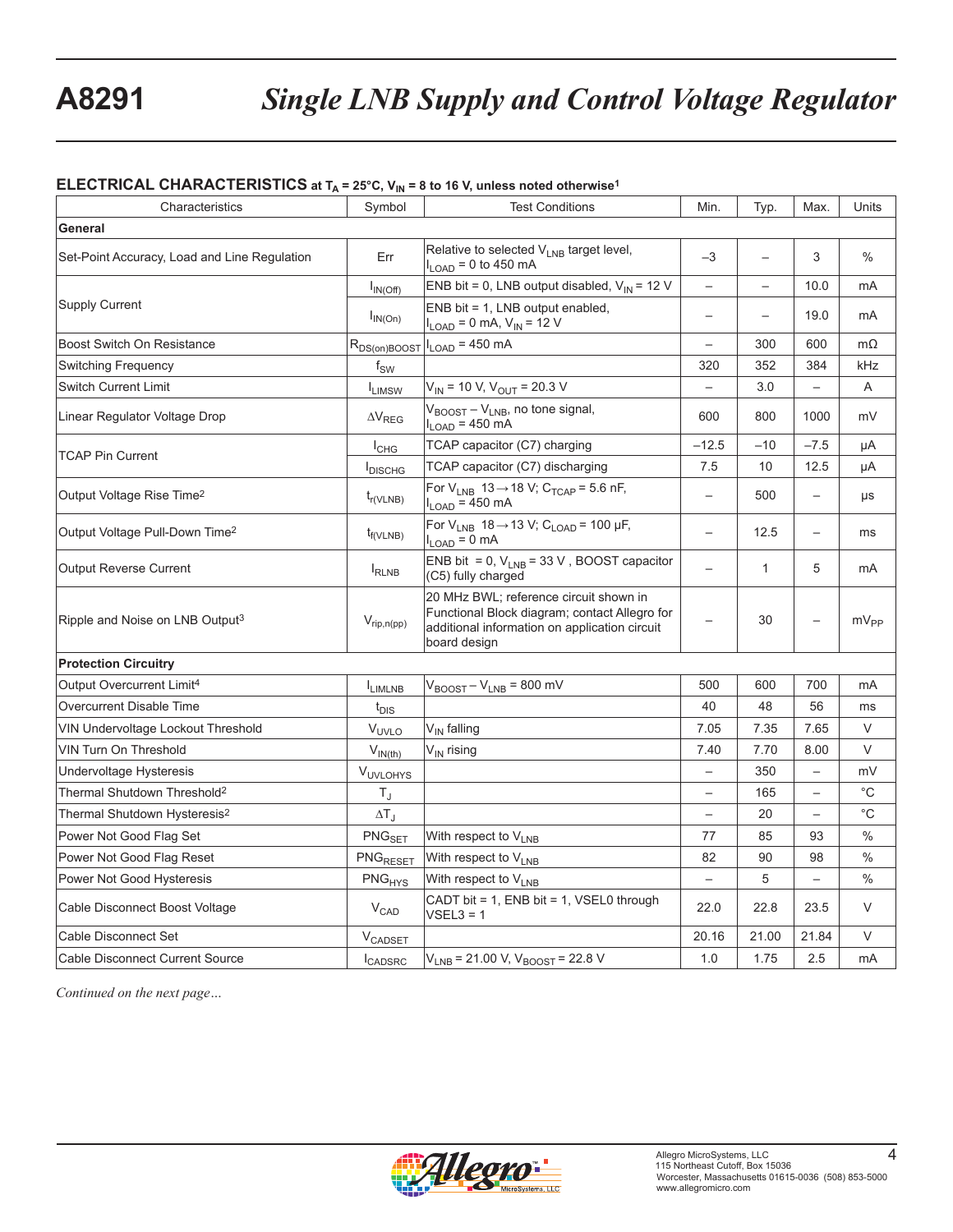#### **ELECTRICAL CHARACTERISTICS (continued) at TA = 25°C, V<sub>IN</sub> = 8 to 16 V, unless noted otherwise<sup>1</sup>**

| Characteristics                                   | Symbol                          | <b>Test Conditions</b>                                                                      | Min.                     | Typ.                     | Max.                     | Units   |
|---------------------------------------------------|---------------------------------|---------------------------------------------------------------------------------------------|--------------------------|--------------------------|--------------------------|---------|
| <b>Bypass FET</b>                                 |                                 |                                                                                             |                          |                          |                          |         |
|                                                   | $V_{BFC(H)}$                    |                                                                                             | 2.0                      |                          |                          | V       |
| Bypass FET Control (BFC) Logic Input              | $V_{BFC(L)}$                    |                                                                                             | $\overline{\phantom{0}}$ | $\qquad \qquad -$        | 0.8                      | V       |
| Input Leakage                                     | <b>IBFCLKG</b>                  |                                                                                             | $-1$                     | $\overline{\phantom{0}}$ | $\mathbf{1}$             | μA      |
| Bypass FET On Resistance                          | $R_{DS(on)}$                    | $I_{\text{LOAD}}$ = 450 mA, and $V_{\text{BFC}}$ = Low, or<br>$BFC2$ bit = 1                |                          | 0.5                      | $\mathbf{1}$             | Ω       |
| Turn On/Off Delay <sup>2</sup>                    | $t_{D(ON/OFF)}$                 | $V_{BFC}$ = Low, or BFC2 bit = 1                                                            | $\overline{\phantom{0}}$ | 650                      | $\overline{\phantom{0}}$ | μs      |
| <b>Tone</b>                                       |                                 |                                                                                             |                          |                          |                          |         |
| <b>Tone Frequency</b>                             | $f_{\text{TONE}}$               |                                                                                             | 20                       | 22                       | 24                       | kHz     |
| Tone Amplitude, Peak-to-Peak                      | $V_{\text{TONE(pp)}}$           | $I_{\text{LOAD}}$ = 0 to 450 mA, $C_{\text{LOAD}}$ = 750 nF                                 | 400                      | 620                      | 800                      | mV      |
| Tone Duty Cycle                                   | <b>DC<sub>TONE</sub></b>        | $I_{\text{LOAD}}$ = 0 to 450 mA, $C_{\text{LOAD}}$ = 750 nF                                 | 40                       | 50                       | 60                       | $\%$    |
| <b>Tone Rise Time</b>                             | t <sub>r</sub> TONE             | $I_{\text{LOAD}}$ = 0 to 450 mA, $C_{\text{LOAD}}$ = 750 nF                                 | 5                        | 10                       | 15                       | μs      |
| Tone Fall Time                                    | $t_{\text{fTONE}}$              | $I_{LOAD}$ = 0 to 450 mA, $C_{LOAD}$ = 750 nF                                               | 5                        | 10                       | 15                       | μs      |
| <b>EXTM Logic Input</b>                           | $V_{EXTM(H)}$                   |                                                                                             | 2.0                      |                          |                          | V       |
|                                                   | $V_{EXT\underline{M(L)}}$       |                                                                                             |                          |                          | 0.8                      | V       |
| <b>EXTM Input Leakage</b>                         | <b>IEXTMLKG</b>                 |                                                                                             | $-1$                     | $\qquad \qquad -$        | $\mathbf{1}$             | μA      |
| <b>Tone Detector</b>                              |                                 |                                                                                             |                          |                          |                          |         |
| Tone Detect Input Amplitude Receive, Peak-to-Peak | $V_{TDR(pp)}$                   | $f_{\text{TONE}}$ = 22 kHz sine wave, TMODE = 0                                             | 300                      | $\qquad \qquad -$        | $\qquad \qquad -$        | mV      |
| Tone Detect Input Amplitude Transmit, Peak-       | $V_{\text{TDT(pp)Int}}$         | f <sub>TONE</sub> = 22 kHz sine wave, using internal tone<br>(options 1 and 2, in figure 1) | 400                      |                          |                          | mV      |
| to-Peak                                           | $V_{\text{TDT(pp})Ext}$         | $f_{\text{TONE}}$ = 22 kHz sine wave, using external<br>tone (options 3 and 4, in figure 1) | 300                      | $\overline{\phantom{0}}$ |                          | mV      |
| Tone Reject Input Amplitude, Peak-to-Peak         | $V_{TRI(pp)}$                   | $f_{\text{TONE}}$ = 22 kHz sine wave                                                        | $\qquad \qquad -$        | $\qquad \qquad -$        | 100                      | mV      |
| Frequency Capture                                 | $f_{\text{TDI}}$                | 600 mVpp sine wave                                                                          | 17.6                     | $\overline{\phantom{0}}$ | 26.4                     | kHz     |
| Input Impedance <sup>2</sup>                      | $Z$ <sub>TDI</sub>              |                                                                                             |                          | 8.6                      |                          | kΩ      |
| <b>TDO Output Voltage</b>                         | $V_{\text{TDQ}(\underline{L})}$ | Tone present, I <sub>LOAD</sub> = 3 mA                                                      | -                        | $\qquad \qquad -$        | 0.4                      | V       |
| <b>TDO Output Leakage</b>                         | <b>I</b> TDOLKG                 | Tone absent, $V_{TDO} = 7 V$                                                                | $\overline{\phantom{0}}$ | $\qquad \qquad -$        | 10                       | μA      |
| I <sup>2</sup> C™-Compatible Interface            |                                 |                                                                                             |                          |                          |                          |         |
| Logic Input (SDA, SCL) Low Level                  | $V_{SCL(L)}$                    |                                                                                             | $\overline{\phantom{0}}$ | $\qquad \qquad -$        | 0.8                      | V       |
| Logic Input (SDA, SCL) High Level                 | $V_{SCL(H)}$                    |                                                                                             | 2.0                      | $\overline{\phantom{0}}$ | $\overline{\phantom{0}}$ | V       |
| Logic Input Hysteresis                            | V <sub>I2CIHYS</sub>            |                                                                                             |                          | 150                      | $\overline{\phantom{0}}$ | mV      |
| Logic Input Current                               | $I_{\text{ICI}}$                | $V_{12Cl} = 0$ to 7 V                                                                       | $-10$                    | $<$ $±1.0$               | 10                       | μA      |
| Logic Output Voltage SDA and IRQ                  | $V_{t2COut(L)}$                 | $I_{LOAD} = 3 mA$                                                                           | $\qquad \qquad -$        | $\qquad \qquad -$        | 0.4                      | V       |
| Logic Output Leakage SDA and IRQ                  | $V_{t2CLKG}$                    | $V_{t2\text{COut}}$ = 0 to 7 V                                                              | -                        | $\qquad \qquad -$        | 10                       | μA      |
| <b>SCL Clock Frequency</b>                        | $f_{CLK}$                       |                                                                                             | -                        | $\overline{\phantom{0}}$ | 400                      | kHz     |
| Output Fall Time                                  | $t_{fl2COut}$                   | $V_{t2COut(H)}$ to $V_{t2COut(L)}$                                                          | -                        | $\overline{\phantom{0}}$ | 250                      | ns      |
| Bus Free Time Between Stop/Start                  | $t_{\mathsf{BUF}}$              |                                                                                             | 1.3                      | $\qquad \qquad -$        | $\qquad \qquad -$        | μs      |
| Hold Time Start Condition                         | $t_{HD:STA}$                    |                                                                                             | 0.6                      | $\qquad \qquad -$        | $\qquad \qquad -$        | $\mu s$ |
| Setup Time for Start Condition                    | $t_{\text{SU:STA}}$             |                                                                                             | 0.6                      | $\qquad \qquad -$        | $\overline{\phantom{0}}$ | $\mu s$ |

*Continued on the next page…*

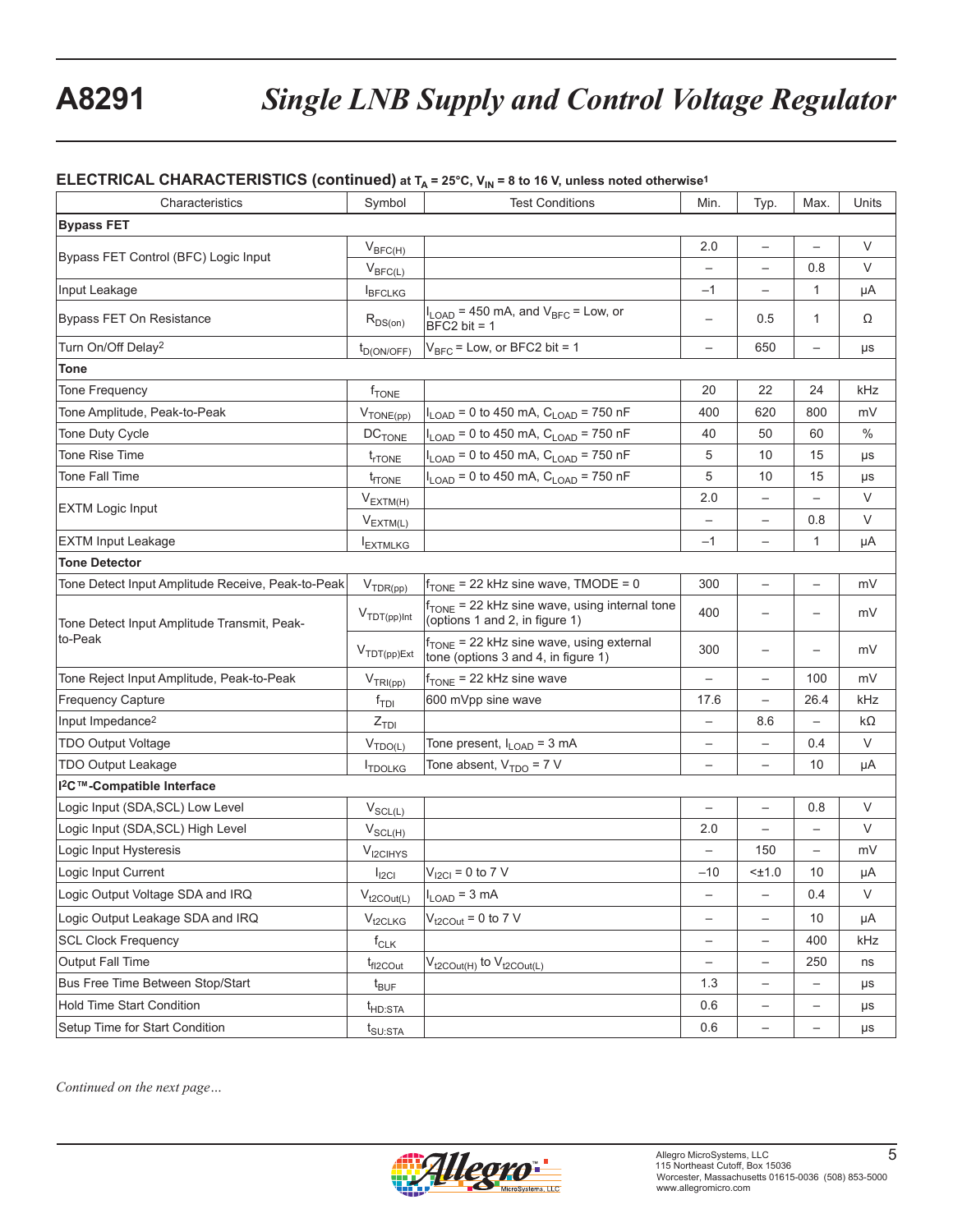#### **ELECTRICAL CHARACTERISTICS (continued) at TA = 25°C, V<sub>IN</sub> = 8 to 16 V, unless noted otherwise<sup>1</sup>**

| Characteristics                                    | Symbol                         | <b>Test Conditions</b>                                                                                                                                                                   | Min. | Typ. | Max.                     | Units  |
|----------------------------------------------------|--------------------------------|------------------------------------------------------------------------------------------------------------------------------------------------------------------------------------------|------|------|--------------------------|--------|
| I <sup>2</sup> C™-Compatible Interface (continued) |                                |                                                                                                                                                                                          |      |      |                          |        |
| <b>SCL Low Time</b>                                | <sup>I</sup> LOW               |                                                                                                                                                                                          | 1.3  |      | $\overline{\phantom{0}}$ | μs     |
| <b>SCL High Time</b>                               | <sup>T</sup> HIGH              |                                                                                                                                                                                          | 0.6  |      |                          | μs     |
| Data Setup Time                                    | $\mathfrak{r}_{\text{SU:DAT}}$ |                                                                                                                                                                                          | 100  |      |                          | ns     |
| lData Hold Time                                    | $t_{HD:DAT}$                   | For $t_{HD:DAT}(min)$ , the master device must<br>provide a hold time of at least 300 ns for the<br>SDA signal in order to bridge the undefined<br>region of the SCL signal falling edge | 0    |      | 900                      | ns     |
| Setup Time for Stop Condition                      | t <sub>SU:STO</sub>            |                                                                                                                                                                                          | 0.6  |      |                          | μs     |
| I <sup>2</sup> C™ Address Setting                  |                                |                                                                                                                                                                                          |      |      |                          |        |
| ADD Voltage for Address 0001,000                   | Address1                       |                                                                                                                                                                                          | 0    |      | 0.7                      | $\vee$ |
| ADD Voltage for Address 0001,001                   | Address <sub>2</sub>           |                                                                                                                                                                                          | 1.3  |      | 1.7                      | V      |
| ADD Voltage for Address 0001,010                   | Address3                       |                                                                                                                                                                                          | 2.3  |      | 2.7                      | V      |
| ADD Voltage for Address 0001,011                   | Address4                       |                                                                                                                                                                                          | 3.3  |      | 5.0                      | V      |

1Operation at 16 V may be limited by power loss in the linear regulator.

2Guaranteed by worst case process simulations and system characterization. Not production tested.

3LNB output ripple and noise are dependent on component selection and PCB layout. Refer to the Application Schematic and PCB layout recommendations. Not production tested.

4Current from the LNB output may be limited by the choice of Boost components.

### **I2C™ Interface Timing Diagram**



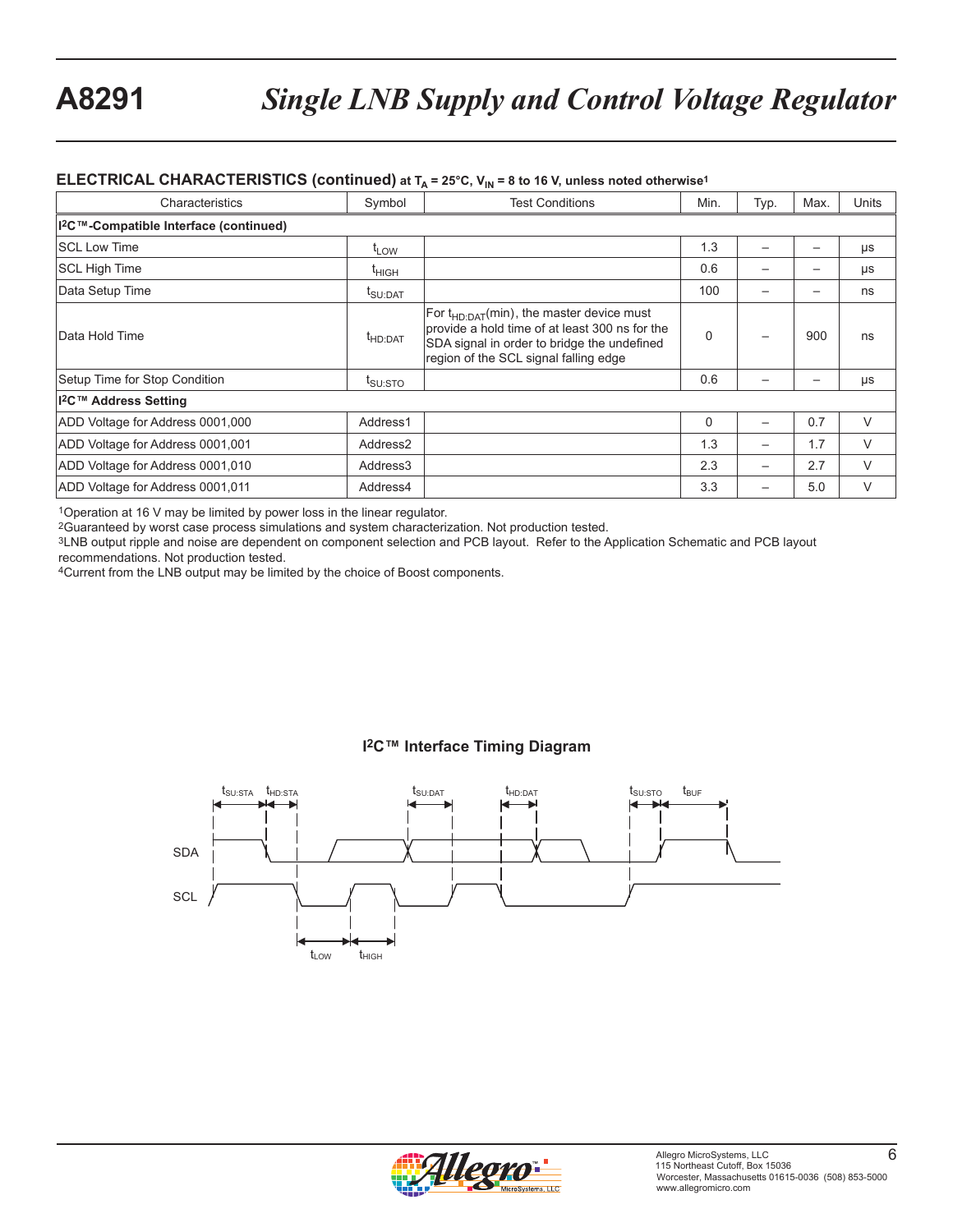## Functional Description

### **Protection**

The A8291 has a wide range of protection features and fault diagnostics which are detailed in the Status Register section.

## **Boost Converter/Linear Regulator**

The A8291 solution contains a tracking current-mode boost converter and linear regulator. The boost converter tracks the requested LNB voltage to within 800 mV, to minimize power dissipation. Under conditions where the input voltage,  $V_{\text{BOOST}}$ , is greater than the output voltage,  $V_{LNB}$ , the linear regulator must drop the differential voltage. When operating in these conditions, care must be taken to ensure that the safe operating temperature range of the A8291 is not exceeded.

The boost converter operates at 352 kHz typical: 16 times the internal 22 kHz tone frequency. All the loop compensation, current sensing, and slope compensation functions are provided internally.

The A8291 has internal pulse-by-pulse current limiting on the boost converter and DC current limiting on the LNB output to protect the IC against short circuits. When the LNB output is shorted, the LNB output current is limited to 600 mA typical, and the IC will be shut down if the overcurrent condition lasts for more than 48 ms. If this occurs, the A8291 must be reenabled for normal operation. The system should provide sufficient time between successive restarts to limit internal power dissipation; a minimum of 2 s is recommended.

At extremely light loads, the boost converter operates in a pulse-skipping mode. Pulse skipping occurs when the BOOST voltage rises to approximately 450 mV above the BOOST target output voltage. Pulse skipping stops when the BOOST voltage drops 200 mV below the pulse skipping level.

In the case that two or more set top box LNB outputs are connected together by the customer (e.g., with a splitter), it is possible that one output could be programmed at a higher voltage than the other. This would cause a voltage on one output that is higher than its programmed voltage (e.g., 19 V on the output of a 13 V programmed voltage). The output with the highest voltage will effectively turn off the other outputs. As soon as this voltage is reduced below the value of the other outputs, the A8291 output will auto-recover to their programmed levels.

**Charge Pump.** Generates a supply voltage above the internal tracking regulator output to drive the linear regulator control.

**Slew Rate Control.** During either start-up, or when the output voltage at the LNB pin is transitioning, the output voltage rise

and fall times can be set by the value of the capacitor connected from the TCAP pin to GND ( $C_{TCAP}$  or C7 in the Applications Schematic). Note that during start-up, the BOOST pin is precharged to the input voltage minus a voltage drop. As a result, the slew rate control for the BOOST pin occurs from this voltage.

The value of  $C_{TCAP}$  can be calculated using the following formula:

$$
C_{\text{TCAP}} = (I_{\text{TCAP}} \times 6) / SR ,
$$

where SR is the required slew rate of the LNB output voltage, in V/s, and  $I_{TCAP}$  is the TCAP pin current specified in the data sheet. The recommended value for  $C_{TCAP}$ , 10 nF, should provide satisfactory operation for most applications. However, in some cases, it may be necessary to increase the value of  $C_{TCAP}$  to avoid activating the current limit of the LNB output. One such situation is when two set-top boxes are connected in parallel. If this is the case, the following formula can be used to calculate  $C_{TCAP}$ :

$$
C_{TCAP} \ge (I_{TCAP} \times 6)(2 \times C_{BOOST}) / I_{LIMLNB}
$$
,  
\n $C_{TCAP} \ge (10 \mu A \times 6)(2 \times 100 \mu F) / 500 mA = 24 nF$ .

The minimum value of  $C_{TCAP}$  is 2.2 nF. There is no theoretical maximum value of  $C_{TCAP}$  however too large a value will probably cause the voltage transition specification to be exceeded. Tone generation is unaffected by the value of  $C_{TCAP}$ .

**Pull-Down Rate Control.** In applications that have to operate at very light loads and that require large load capacitances (in the order of tens to hundreds of microfarads), the output linear stage provides approximately 40 mA of pull-down capability. This ensures that the output volts are ramped from 18 V to 13 V in a reasonable amount of time.

## **ODT (Overcurrent Disable Time)**

If the LNB output current exceeds 600 mA, typical, for more than 48 ms, then the LNB output will be disabled and the OCP bit will be set.

### **Short Circuit Handling**

If the LNB output is shorted to ground, the LNB output current will be clamped to 600 mA, typical. If the short circuit condition lasts for more than 48 ms, the A8291 will be disabled and the OCP bit will be set.

### **Auto-Restart**

After a short circuit condition occurs, the host controller should periodically reenable the A8291 to check if the short circuit has

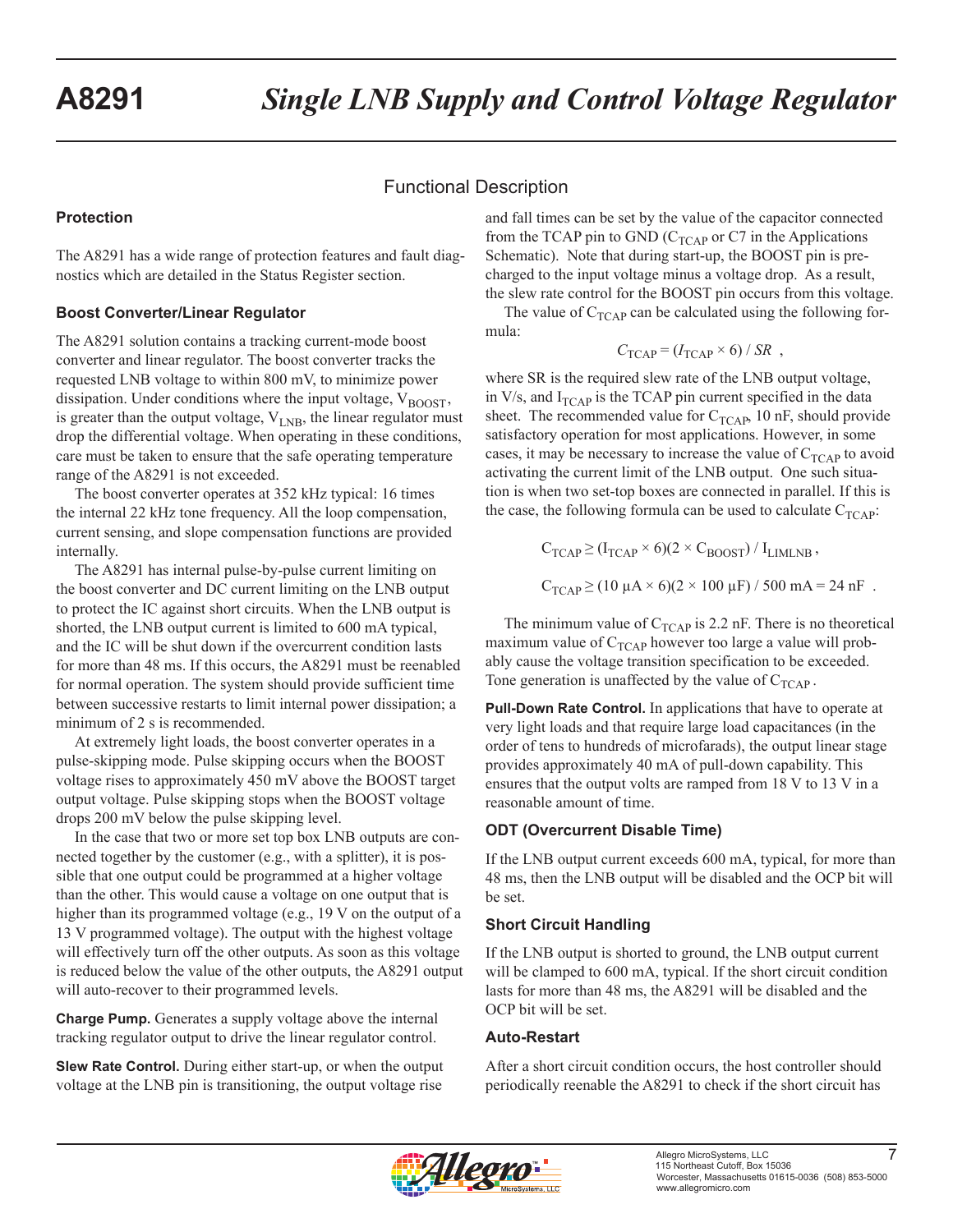been removed. Consecutive startup attempts should allow at least 2 s of delay between restarts.

#### **In-Rush Current**

At start-up or during an LNB reconfiguration event, a transient surge current above the normal DC operating level can be provided by the A8291. This current increase can be as high as 600 mA, typical, for as long as required, up to a maximum of 48 ms.

#### **Tone Detection**

A 22 kHz tone detector is provided in the A8291 solution. The detector extracts the tone signal and provides it as an open-drain signal on the TDO pin. The maximum tone out error is  $\pm 1$  tone cycle, and the maximum tone out delay with respect to the input is 1 tone cycle. Detection thresholds are given in table 1.

#### **Tone Generation**

The A8291 solution offers four options for tone generation, providing maximum flexibility to cover every application. The EXTM pin (external modulation), in conjunction with the  $I^2C^{TM}$ control bits: TMODE (tone modulation) and TGATE (tone gate), provide the necessary control. The TMODE bit controls whether the tone source is either internal or external (via the EXTM pin). Both the EXTM pin and TGATE bit determine the 22 kHz control, whether gated or clocked.

Four options for tone generation are shown in figure 1. Note that when using option 4, when EXTM stops clocking, the LNB volts park at the LNB voltage, either plus or minus half the tone signal amplitude, depending on the state of EXTM. For example, if the EXTM is held low, the LNB dc voltage is the LNB programmed voltage minus 325 mV (typical).

With any of the four options, when a tone signal is generated, TDET is set in the status register. When the internal tone is used

| Table 1. Detection Thresholds for Tone Generation Options |  |
|-----------------------------------------------------------|--|
|-----------------------------------------------------------|--|

|                                                            |                |                | Transmit                              |                                               |      | Receive                                                   |
|------------------------------------------------------------|----------------|----------------|---------------------------------------|-----------------------------------------------|------|-----------------------------------------------------------|
| Option<br>(Fig. 1)                                         |                | $\overline{2}$ | 3                                     | 4                                             | n.a. | n.a.                                                      |
| <b>TMODE</b>                                               | 1              | 1              | 0                                     | $\Omega$                                      | 0    | 1                                                         |
| <b>TGATE</b>                                               | Control<br>0/1 |                | Control<br>0/1                        |                                               |      |                                                           |
| <b>EXTM</b>                                                | 1              | Control<br>0/1 | 22 kHz<br>logic signal,<br>continuous | Control<br>gated<br>22 kHz<br>logic<br>signal |      | At least one must<br>be 0 to prevent<br>tone transmission |
| Guaranteed<br>Detection<br>Threshold<br>$(mV_{\text{pp}})$ | 400            | 400            | 300                                   | 300                                           | 300  | 400                                                       |
| Rejection<br>Threshold<br>$(mV_{PP})$                      | 100            | 100            | 100                                   | 100                                           | 100  | 100                                                       |

(options 1 or 2), the minimum tone detect amplitude is 400 mV, and when an external tone is used (options 3 or 4), the minimum tone detection amplitude is 300 mV.

## **DiSEqC™ Bypass MOSFET**

A pair of N-channel MOSFETs are connected in parallel (source to drain and drain to source) to provide a low source output impedance during tone transmission.

The MOSFETs are enabled either via the BFC input pin (active low) or by setting the BFC2 bit to 1 in the Control register. When the BFC pin is used instead of I<sup>2</sup>C™ control, it is not latched; a logic high or low turns the FET off or on. When the















*Figure 1. Options for tone generation*

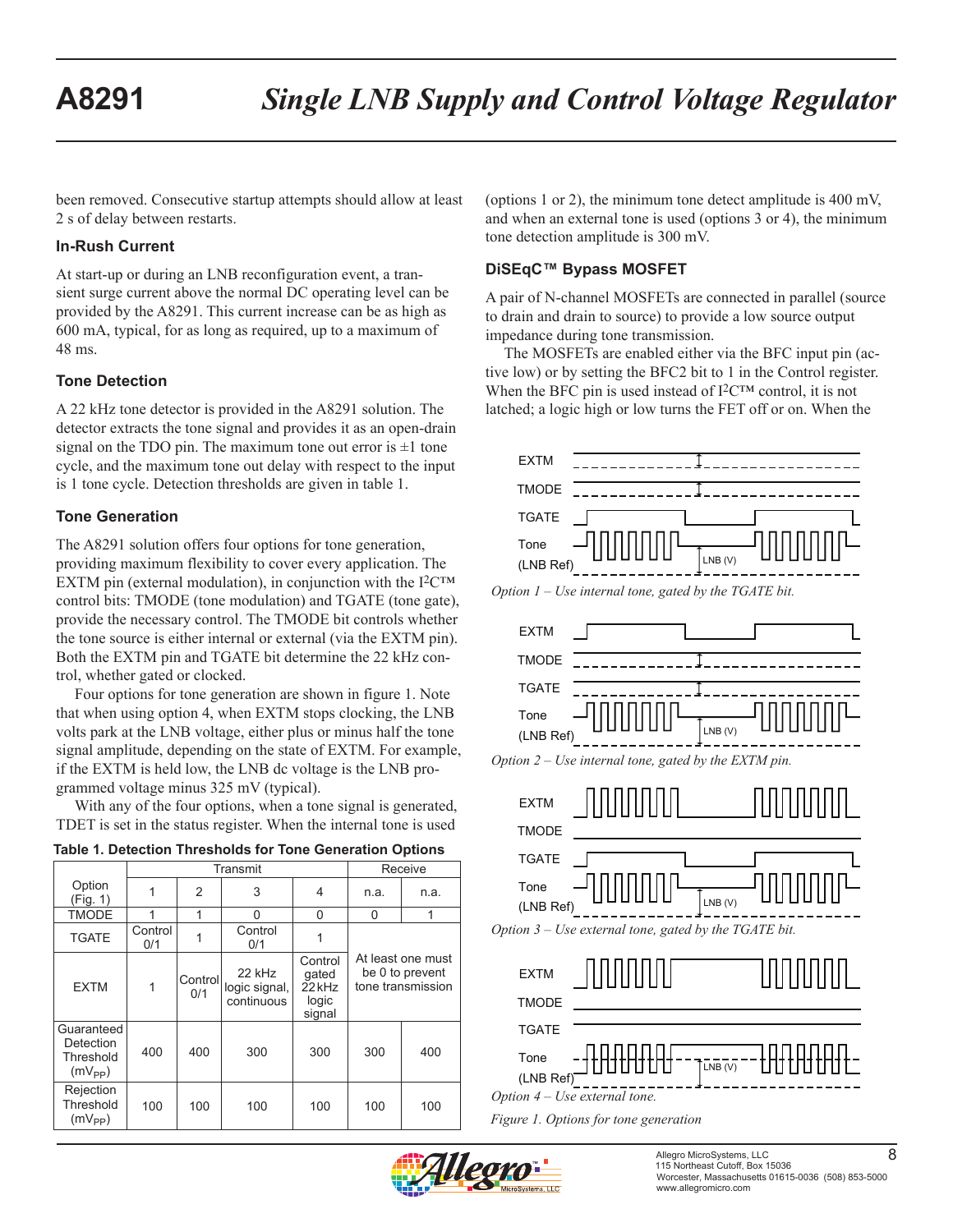I2C™-compatible interface is used, the BFC pin is not connected, but the pull up resistor R5 must be present.

#### **I2C™-Compatible Interface**

This is a serial interface that uses two bus lines, SCL and SDA, to access the internal Control and Status registers of the A8291. Data is exchanged between a microcontroller (master) and the A8291 (slave). The clock input to SCL is generated by the master, while SDA functions as either an input or an open drain output, depending on the direction of the data.

#### **Timing Considerations**

The control sequence of the communication through the I2C™ compatible interface is composed of several steps in sequence:

- 1. Start Condition. Defined by a negative edge on the SDA line, while SCL is high.
- 2. Address Cycle. 7 bits of address, plus 1 bit to indicate read (1)

or write (0), and an acknowledge bit. The first five bits of the address are fixed as: 00010. The four optional addresses, defined by the remaining two bits, are selected by the ADD input. The address is transmitted MSB first.

3. Data Cycles.

Write – 6 bits of data and 2 bits for addressing four internal control registers, followed by an acknowledge bit. See Control Register section for more information.

Read – Two status registers, where register 1 is read first, followed by register 2, then register 1, and so on. At the start of any read sequence, register 1 is always read first. Data is transmitted MSB first.

4. Stop Condition. Defined by a positive edge on the SDA line, while SCL is high. Except to indicate a Start or Stop condition, SDA must be stable while the clock is high. SDA can only be changed while SCL is low. It is possible for the Start or Stop condition to occur at any time during a data transfer. The A8291 always responds by resetting the data transfer sequence.



Figure 2. I2C™ Interface. Read and write sequences.

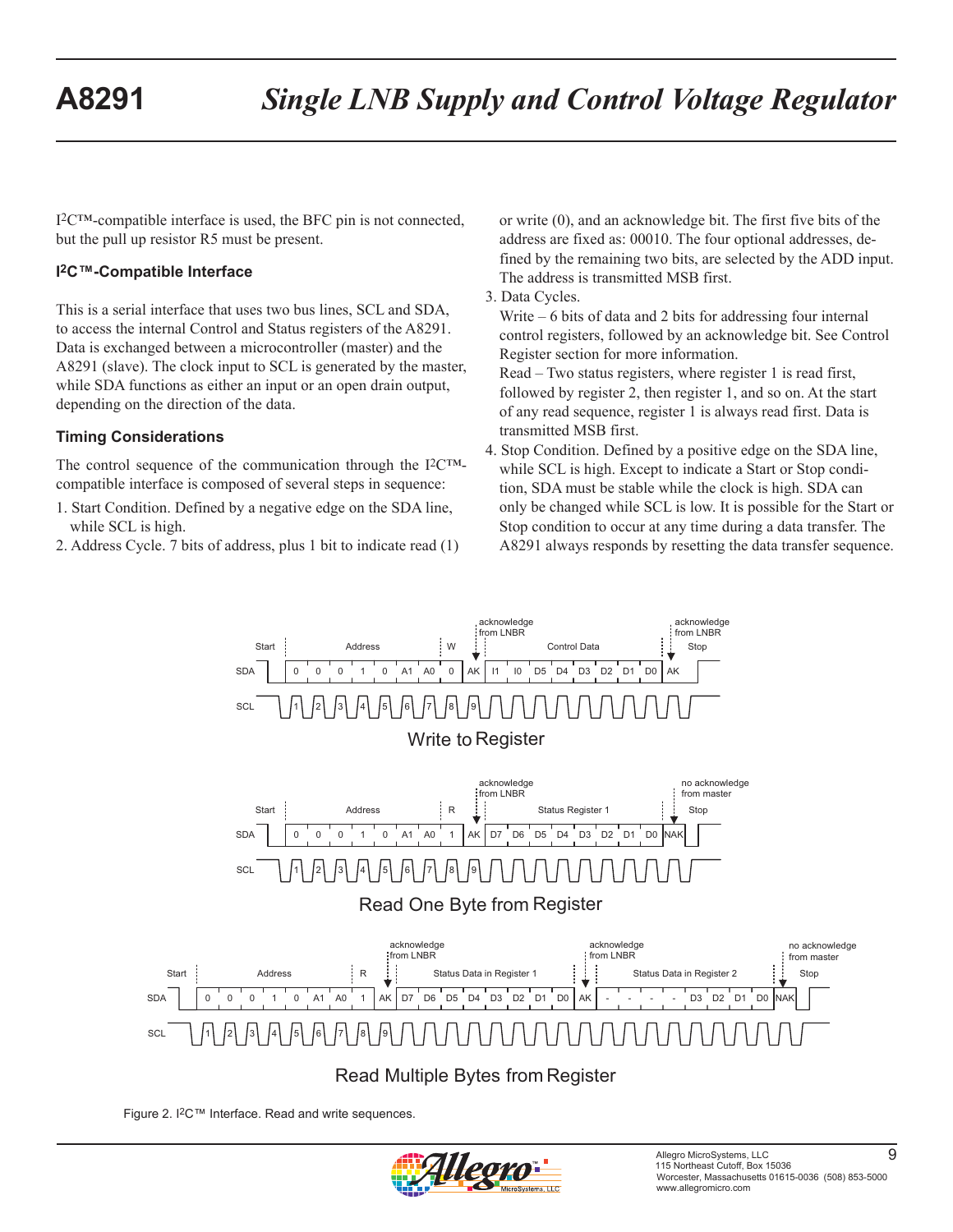The Read/Write bit is used to determine the data transfer direction. If the Read/Write bit is high, the master reads the contents of register 1, followed by register 2 if a further read is performed. If the Read/Write bit is low, the master writes data to one of the two Control registers. Note that multiple writes are not permitted. All write operations must be preceded with the address.

The Acknowledge bit has two functions. It is used by the master to determine if the slave device is responding to its address and data, and it is used by the slave when the master is reading data back from the slave. When the A8291 decodes the 7-bit address field as a valid address, it responds by pulling SDA low during the ninth clock cycle.

During a data write from the master, the A8291 also pulls SDA low during the clock cycle that follows the data byte, in order to indicate that the data has been successfully received. In both cases, the master device must release the SDA line before the ninth clock cycle, in order to allow this handshaking to occur.

During a data read, the A8291 acknowledges the address in the same way as in the data write sequence, and then retains control of the SDA line and send the data from register 1 to the master. On completion of the eight data bits, the A8291 releases the SDA line before the ninth clock cycle, in order to allow the master to acknowledge the data. If the master holds the SDA line low during this Acknowledge bit, the A8291 responds by sending the data from register 2 to the master. Data bytes continue to be sent to the master until the master releases the SDA line during the Acknowledge bit. When this is detected, the A8291 stops sending data and waits for a stop signal.

#### **Interrupt Request**

The A8291 also provides an interrupt request pin, IRQ, which is an open-drain, active-low output. This output may be connected to a common IRQ line with a suitable external pull-up and can be used with other I2C™-compatible devices to request attention from the master controller.

The IRQ output becomes active when either the A8291 first recognizes a fault condition, or at power-on, when the main supply,  $V_{IN}$ , and the internal logic supply,  $V_{REG}$ , reach the correct operating conditions. It is only reset to inactive when the I2C™ master addresses the A8291 with the Read/Write bit set (causing a read). Fault conditions are indicated by the TSD, VUV, and OCP bits, and are latched in the Status register. See the Status register section for full description.

The DIS, PNG, CAD and TDET status bits do not cause an interrupt. All these bits are continually updated, apart from the DIS bit, which changes when the LNB is either disabled, intentionally or due to a fault, or is enabled.

When the master recognizes an interrupt, it addresses all slaves connected to the interrupt line in sequence, and then reads the status register to determine which device is requesting attention. The A8291 latches all conditions in the Status register until the completion of the data read. The action at the resampling point is further defined in the Status Register section. The bits in the Status register are defined such that the all-zero condition indicates that the A8291 is fully active with no fault conditions.

When  $V_{IN}$  is initially applied, the I<sup>2</sup>C<sup>TM</sup>-compatible interface does not respond to any requests until the internal logic supply  $V_{REG}$  has reached its operating level. Once  $V_{REG}$  has reached this point, the IRQ output goes active, and the VUV bit is set. After the A8291 acknowledges the address, the IRQ flag is reset. After the master reads the status registers, the registers are updated with the VUV reset.





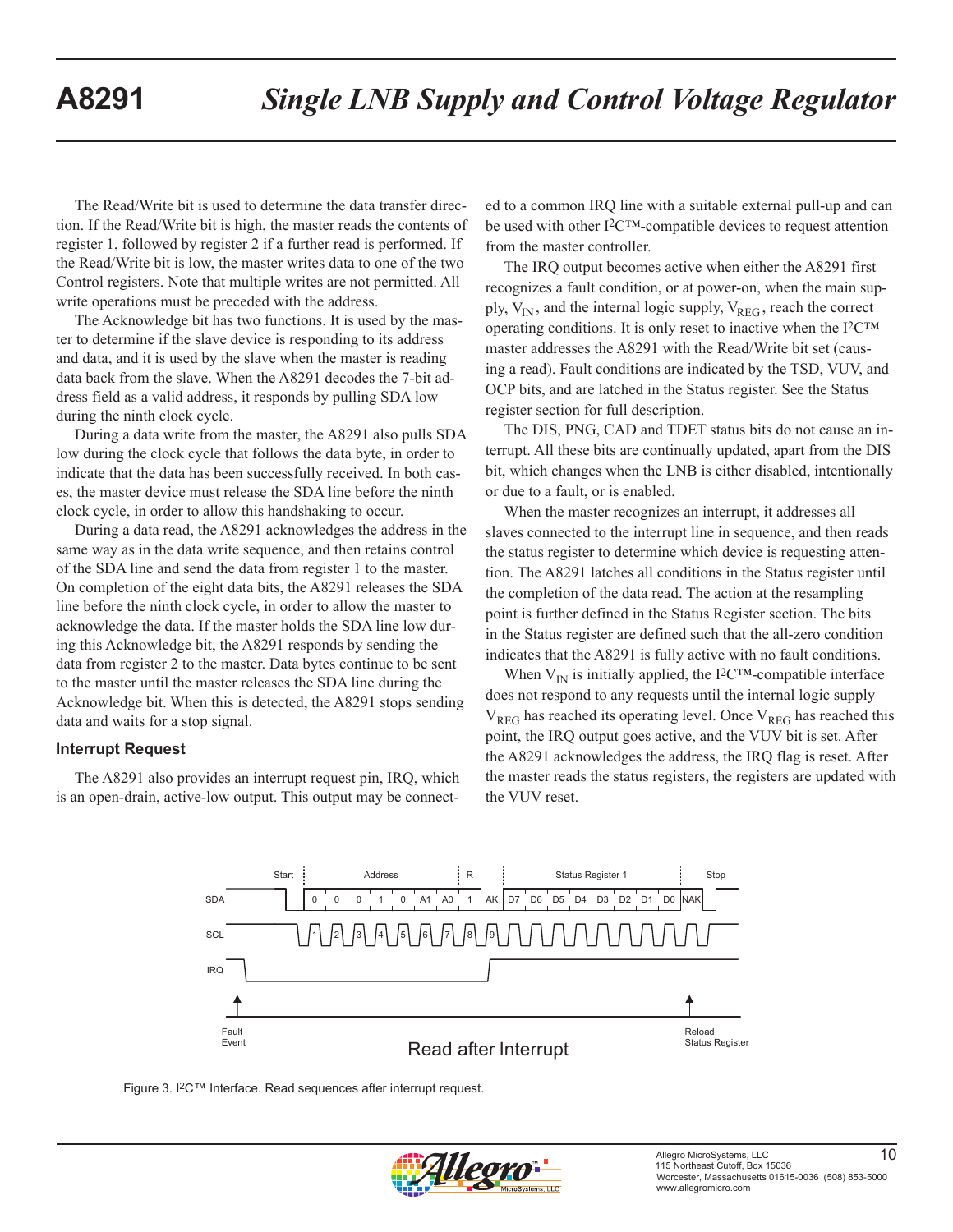#### **Control Registers (I2C™-Compatible Write Register)**

All main functions of the A8291 are controlled through the I2C™ compatible interface via the 8-bit Control registers. As the A8291 contains numerous control options, it is necessary to have two

control registers. Each register contains up to 6 bits of data (bit 0 to bit 5), followed by 2 bits for the register address (bit 6 and bit 7). The power-up states for the control functions are all 0s.

The following tables define the control bits for each address and the settings for output voltage:

| <b>Bit</b>    | Name              | <b>Function</b>                                                                                   |
|---------------|-------------------|---------------------------------------------------------------------------------------------------|
| $\Omega$      | <b>VSEL0</b>      |                                                                                                   |
| 1             | VSEL <sub>1</sub> | See table 4, Output Voltage Amplitude Selection                                                   |
| $\mathcal{P}$ | VSEL <sub>2</sub> |                                                                                                   |
| 3             | VSEL3             | $0: LNB = Low range$                                                                              |
|               |                   | 1: $LNB = High range$                                                                             |
| 4             | ODT               | 1 (recommended): The ODT functions are always<br>enabled, but setting 1 recommended at all times. |
|               |                   | 0: Disable LNB Output                                                                             |
| 5             | <b>ENB</b>        | 1: Enable LNB Output                                                                              |
| 6             | 10 <sup>10</sup>  | Address Bit: 0                                                                                    |
| 7             | $\mathsf{I}$      | Address Bit: 0                                                                                    |

**Table 2. Control Register Address (I1, I0) = 00**

|  |  | Bit 0 VSEL0 These three bits provide incremental control over the voltage on the LNB output. |  |  |  |
|--|--|----------------------------------------------------------------------------------------------|--|--|--|
|--|--|----------------------------------------------------------------------------------------------|--|--|--|

Bit 1 VSEL1 The available voltages provide the necessary levels for all the common standards

|  | Bit 2 VSEL2 plus the ability to add line compensation in increments of 333 mV. The voltage |
|--|--------------------------------------------------------------------------------------------|
|  | levels are defined in table 4, Output Voltage Amplitude Selection.                         |

- Bit 3 VSEL3 Switches between the low level and high level output voltages on the LNB output. 0 selects the low level voltage and 1 selects the high level. The low-level center voltage is 12.709 V nominal and the high level is 18.042 V nominal. These may be increased in steps of 333 mV using the VSEL2, VSEL1 and VSEL0 control register bits. Bit 4 ODT The overcurrent disable timer is always enabled. Bit 5 ENB Enables the LNB output. When set to 1 the LNB output is switched on. When set to 0, the LNB output is disabled.
- Bit 6 I0 Address
- Bit 7 I1 Address

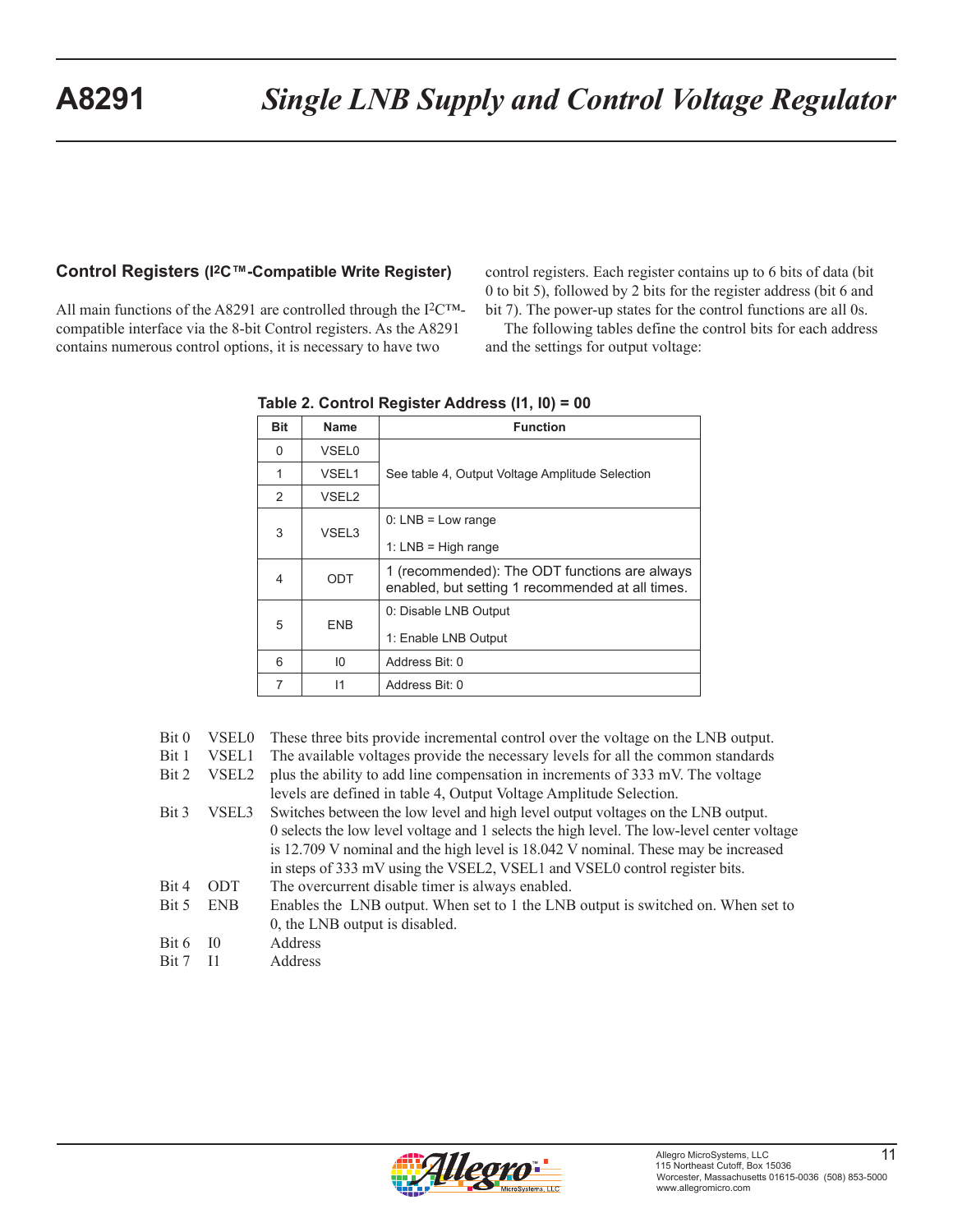|              | ັ                     |                              |  |
|--------------|-----------------------|------------------------------|--|
| <b>Bit</b>   | <b>Name</b>           | <b>Function</b>              |  |
| 0            | <b>TMODE</b>          | 0: External Tone             |  |
|              |                       | 1: Internal Tone             |  |
| 1            |                       | 0: Tone Gated Off            |  |
| <b>TGATE</b> |                       | 1: Tone Gated On             |  |
| 2            | <b>CADT</b>           | 0: Cable Disconnect Test Off |  |
|              |                       | 1: Cable Disconnect Test On  |  |
| 3            |                       | Not Used                     |  |
| 4            |                       | Not Used                     |  |
|              | 5<br>BFC <sub>2</sub> | 0: Bypass MOSFET Off         |  |
|              |                       | 1: Bypass MOSFET On          |  |
| 6            | 10                    | Address Bit: 0               |  |
| 7            | 11                    | Address Bit: 1               |  |

**Table 3. Control Register Address (I1, I0) = 10**

- Bit 0 TMODE Tone Mode. Selects between the use of an external 22 kHz logic signal or the use of the internal 22 kHz oscillator to control the tone generation on the LNB output. A 0 selects the external tone and a 1 selects the internal tone. See the Tone Generation section for more information
- Bit 1 TGATE Tone Gate. Allows either the internal or external 22 kHz tone signals to be gated, unless the EXTM is selected for gating. When set to 0, the selected tone (via TMODE) is off. When set to 1, the selected tone is on. See Tone Generation Section for more information.
- Bit 2 CADT Cable Disconnect Test. To perform this test, set bits CADT, ENB, and VSEL0 through VSEL3 through the  $I^2C^{TM}$ -compatible interface. During this test, the LNB linear regulator is disabled, a 1 mA current source between the BOOST output and the LNB output is enabled, and the BOOST voltage is increased to 22.8 V. After these conditions are set, if the LNB voltage is above 21 V, it is assumed that the coaxial cable connection between the LNBR output and the LNB head has been disconnected. In this case, the CAD bit is set in the status register. If there is a load on the LNB pin, then the LNB voltage will decrease proportionally to the load current. If the LNB volts drop below 19.95 V, it is assumed that the coax cable is connected and the CAD bit in the status register is set to 0.
- Bit 3 Not Used.
- $Bit 4$  Not Used.
- Bit 5 BFC2 Bypass MOSFET Control. When set to 1, the internal bypass MOSFETs are enabled. A 0 disables the bypass MOSFETs.
- Bit 6 I0 Address.
- Bit 7 I1 Address.

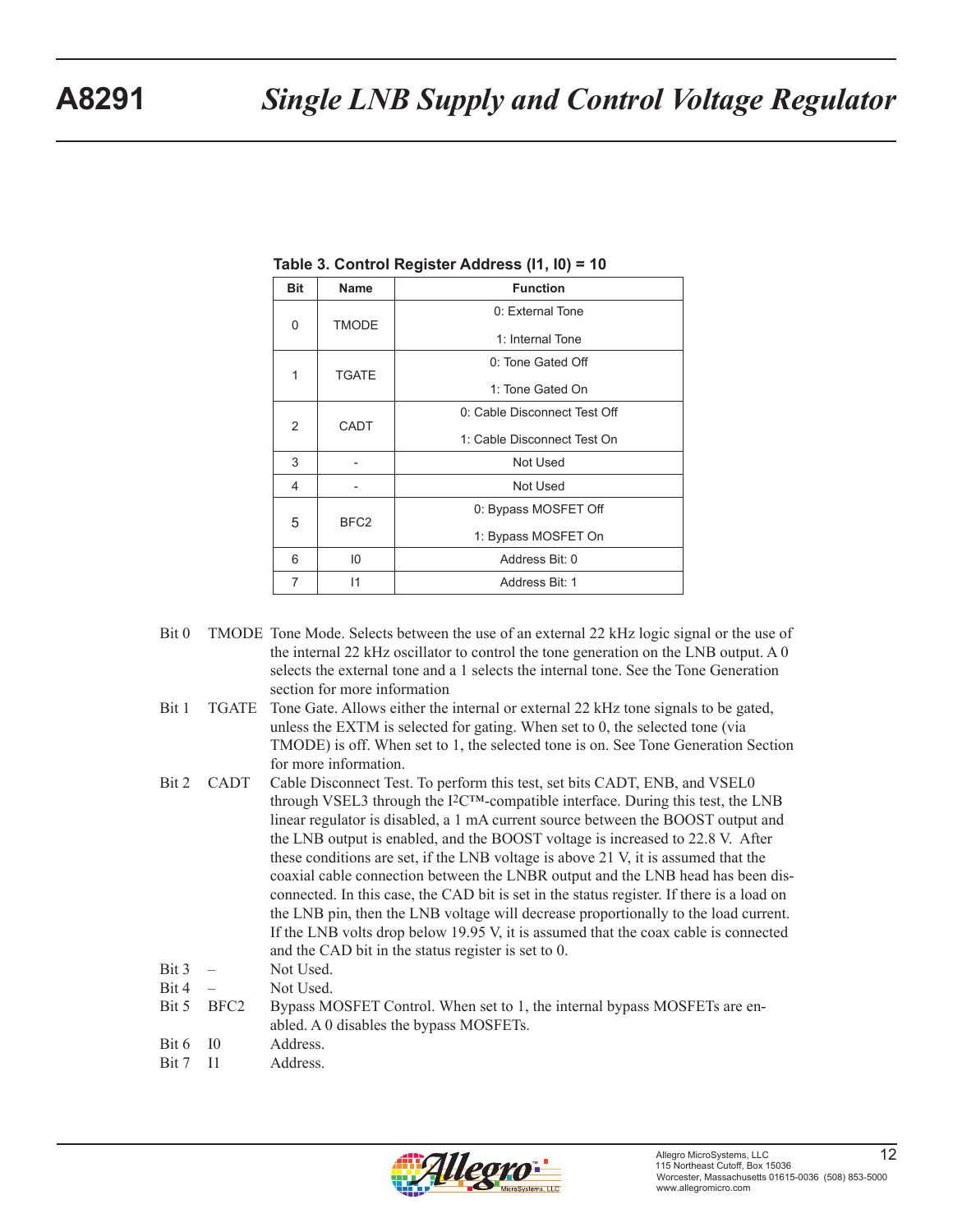| VSEL3          | VSEL2 | VSEL1        | <b>VSEL0</b> | $LNB$ (V) |
|----------------|-------|--------------|--------------|-----------|
| 0              | 0     | 0            | 0            | 12.709    |
| 0              | 0     | $\pmb{0}$    | $\mathbf{1}$ | 13.042    |
| 0              | 0     | 1            | 0            | 13.375    |
| 0              | 0     | 1            | $\mathbf{1}$ | 13.709    |
| 0              | 1     | 0            | 0            | 14.042    |
| 0              | 1     | 0            | 1            | 14.375    |
| 0              | 1     | 1            | 0            | 14.709    |
| 0              | 1     | 1            | 1            | 15.042    |
| 1              | 0     | 0            | 0            | 18.042    |
| 1              | 0     | 0            | 1            | 18.375    |
| 1              | 0     | $\mathbf{1}$ | 0            | 18.709    |
| 1              | 0     | 1            | 1            | 19.042    |
| $\mathbf{1}$   | 1     | 0            | 0            | 19.375    |
| $\overline{1}$ | 1     | 0            | 1            | 19.709    |
| 1              | 1     | 1            | $\mathbf 0$  | 20.042    |
| 1              | 1     | 1            | 1            | 20.375    |

#### **Table 4. Output Voltage Amplitude Selection**

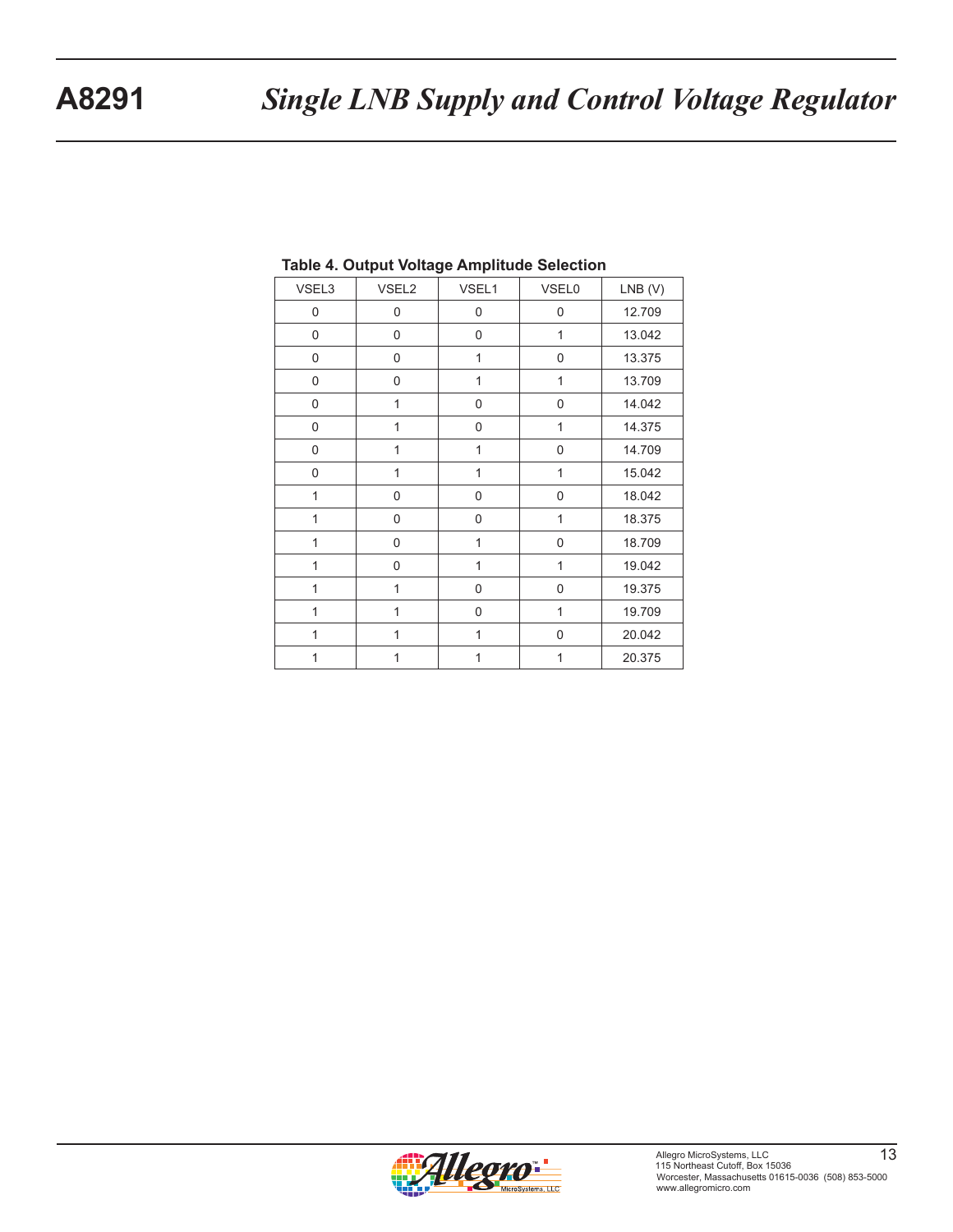#### **Status Registers (I2C™-Compatible Read Register)**

The main fault conditions: overcurrent (OCP), under voltage (VUV) and overtemperature (TSD), are all indicated by setting the relevant bits in the Status registers. In all fault cases, once the bit is set, it remains latched until the A8291 is read by the  $I^2C^{TM}$ master, assuming the fault has been resolved.

The current status of the LNB output is indicated by the disable bit, DIS. The DIS bit is set when either a fault occurs or if the LNB is disabled intentionally. This bit is latched, and is reset when the LNB is commanded on again. The power not good (PNG), tone detect (TDET), and cable disconnected (CAD) flags are the only bits which may be reset without an  $12<sup>CTM</sup>$  read sequence. Table 5 summarizes the condition of each bit when set and how it is reset.

As the A8291 has a comprehensive set of status reporting bits, it is necessary to have two Status registers. When performing a multiple read function, register 1 is read followed by register 2, then register 1 again and so on. Whenever a new read function is performed, register 1 is always read first.

The normal sequence of the master in a fault condition will be to detect the fault by reading the Status registers, then rereading the Status registers until the status bit is reset indicating the fault condition is reset. The fault may be detected either by continuously polling, by responding to an interrupt request (IRQ), or by detecting a fault condition externally and performing a diagnostic poll of all slave devices. Note that the fully-operational condition of the Status registers is all 0s, to simplify checking of the Status bit.

| <b>Status Bit</b> | <b>Function</b>                                       | Set         | <b>Reset</b><br>Condition                       |
|-------------------|-------------------------------------------------------|-------------|-------------------------------------------------|
| CAD               | Cable disconnected                                    | Non-latched | Cable disconnect test off or<br>cable connected |
| <b>DIS</b>        | LNB disabled, either intentionally or<br>due to fault | Latched     | LNB enabled and no fault                        |
| OCP               | Overcurrent                                           | Latched     | I <sup>2</sup> C™ read and fault removed        |
| <b>PNG</b>        | Power not good                                        | Non-latched | LNB volts in range                              |
| <b>TDET</b>       | Tone detect                                           | Non-latched | Tone removed                                    |
| <b>TSD</b>        | Thermal shutdown                                      | Latched     | I <sup>2</sup> C™ read and fault removed        |
| <b>VUV</b>        | Undervoltage                                          | Latched     | $12$ C™ read and fault removed                  |

**Table 5. Status Register Bit Setting**

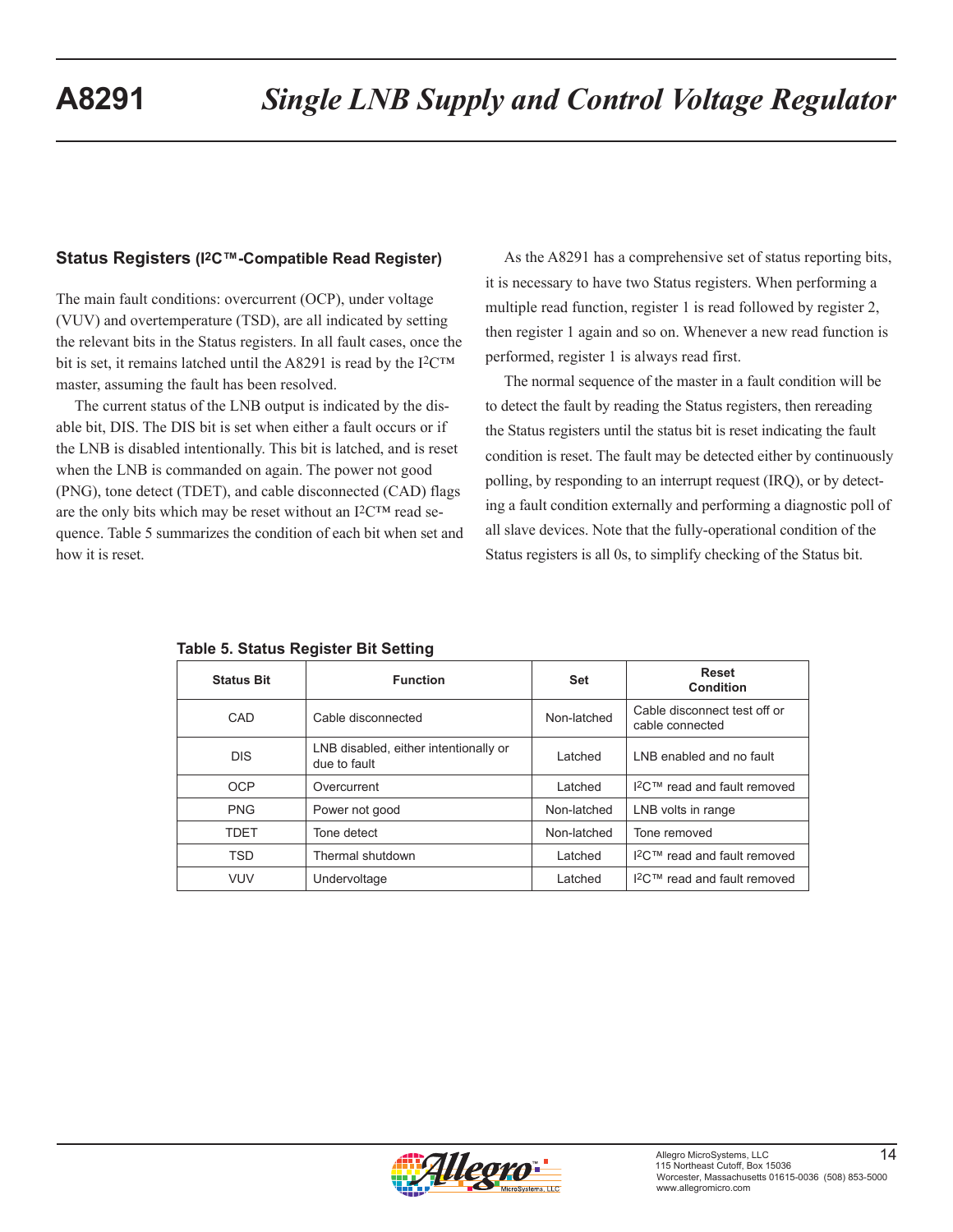| $14010$ of states $1.991$ and $1.99$ |             |                              |
|--------------------------------------|-------------|------------------------------|
| <b>Bit</b>                           | <b>Name</b> | <b>Function</b>              |
| 0                                    | <b>DIS</b>  | LNB output disabled          |
| 1                                    |             | Not Used                     |
| $\overline{2}$                       | <b>OCP</b>  | Overcurrent                  |
| 3                                    |             | Not Used                     |
| 4                                    | <b>PNG</b>  | Power Not Good               |
| 5                                    |             | Not Used                     |
| 6                                    | <b>TSD</b>  | <b>Thermal Shutdown</b>      |
| 7                                    | <b>VUV</b>  | V <sub>IN</sub> Undervoltage |
|                                      |             |                              |

#### **Table 6. Status Register 1**

Bit 0 DIS LNB Output Disabled. DIS is used to indicate the current condition of the LNB output. At power-on, or if a fault condition occurs, DIS will be set. This bit changing to 1 does not cause the IRQ to activate because the LNB output may be disabled intentionally by the I $2<sup>TM</sup>$  master. This bit will be reset at the end of a write sequence if the LNB output is enabled.

Bit 1 – Not used.

- Bit 2 OCP Overcurrent. If the LNB output detects an overcurrent condition, for greater than 48 ms, the LNB output will be disabled. The OCP bit will be set to indicate that an overcurrent has occurred and the disable bit, DIS, will be set. The Status register is updated on the rising edge of the 9th clock pulse in the data read sequence, where the OCP bit is reset in all cases, allowing the master to reenable the LNB output. If the overcurrent timer is not enabled, the device operate in current limit indefinitely and the OCP bit will be set. If the overcurrent condition is removed, the OCP bit will automatically be reset. Note that if the overcurrent operates long enough, and a thermal shutdown occurs, the LNB output will be disabled and the TSD bit will be set. Bit 3 – Not used.
- Bit 4 PNG Power Not Good. Set to 1 when the LNB voltage is below 85% of the programmed voltage. The PNG bit is reset when the LNB voltage is within 90% of the programmed LNB voltage. PNG is always active so, if the LNB output is disabled, then PNG will be a logic 1. At power-up, PNG reports a logic 1 until the LNB output is enabled and within 90% of the programmed LNB voltage.
- $Bit 5 Not used.$
- Bit 6 TSD Thermal shutdown. 1 indicates that the A8291 has detected an overtemperature condition and has disabled the LNB output. The disable bit, DIS, will also be set. The status of the overtemperature condition is sampled on the rising edge of the 9th clock pulse in the data read sequence. If the condition is no longer present, then the TSD bit will be reset, allowing the master to reenable the LNB output if required. If the condition is still present, then the TSD bit will remain at 1.
- Bit 7 VUV Undervoltage Lockout. 1 indicates that the A8291 has detected that the input supply,  $V_{IN}$  is, or has been, below the minimum level and an undervoltage lockout has occurred disabling the LNB outputs. The disable bit, DIS, will also be set and the A8291 will not reenable the output until so instructed by writing the relevant bit into the control registers. The status of the undervoltage condition is sampled on the rising edge of the 9th clock pulse in the data read sequence. If the condition is no longer present, then the VUV bit will be reset allowing the master to reenable the LNB output if required. If the condition is still present, then the VUV bit will remain at 1.

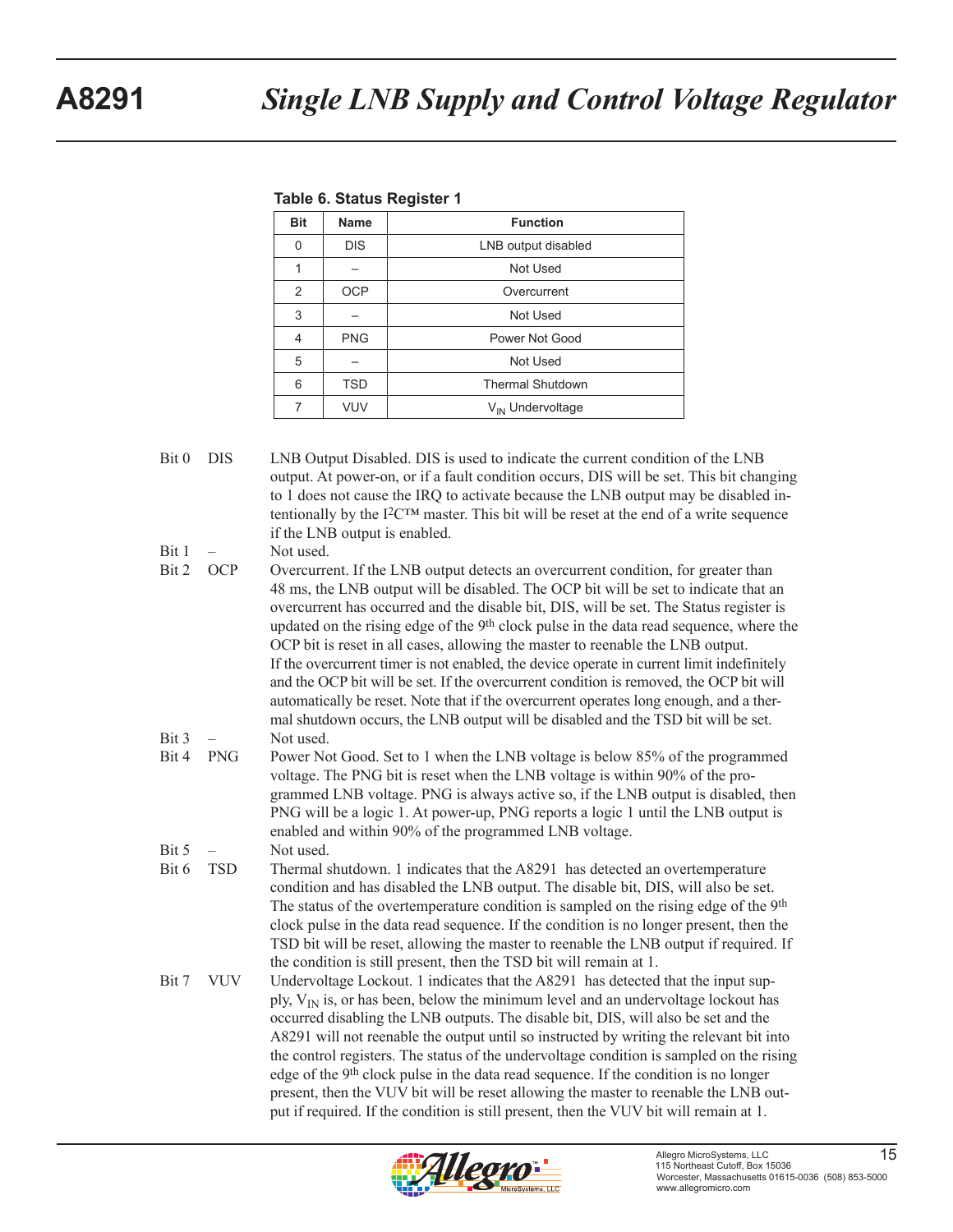|  |  |  | <b>Table 7. Status Register 2</b> |  |
|--|--|--|-----------------------------------|--|
|--|--|--|-----------------------------------|--|

| <b>Bit</b> | <b>Name</b> | <b>Function</b>    |
|------------|-------------|--------------------|
| 0          | CAD         | Cable Disconnected |
| 1          |             | Not Used           |
| 2          | <b>TDET</b> | <b>Tone Detect</b> |
| 3          |             | Not Used           |
| 4          |             | Not Used           |
| 5          |             | Not Used           |
| 6          |             | Not Used           |
| 7          |             | Not Used           |

- Bit 0 CAD Cable between LNB and the LNB head is disconnected. When cable disconnect test mode is applied, the LNB linear regulator is disabled and a 1 mA current source is applied between the BOOST and LNB output. If the LNB volts rise above 21 V, CAD will be set to 1. The CAD bit is reset if the LNB volts drop below 19.95 V. Bit 1 – Not used.
- Bit 2 TDET Tone Detect. When tone is enabled by whatever option, or if a tone signal is received from the LNB, TDET will be set to 1 if the tone appears at the LNB output. When the tone is disabled and no tone is received from the LNB, TDET is reset. Bits 3 to 7 Not used.

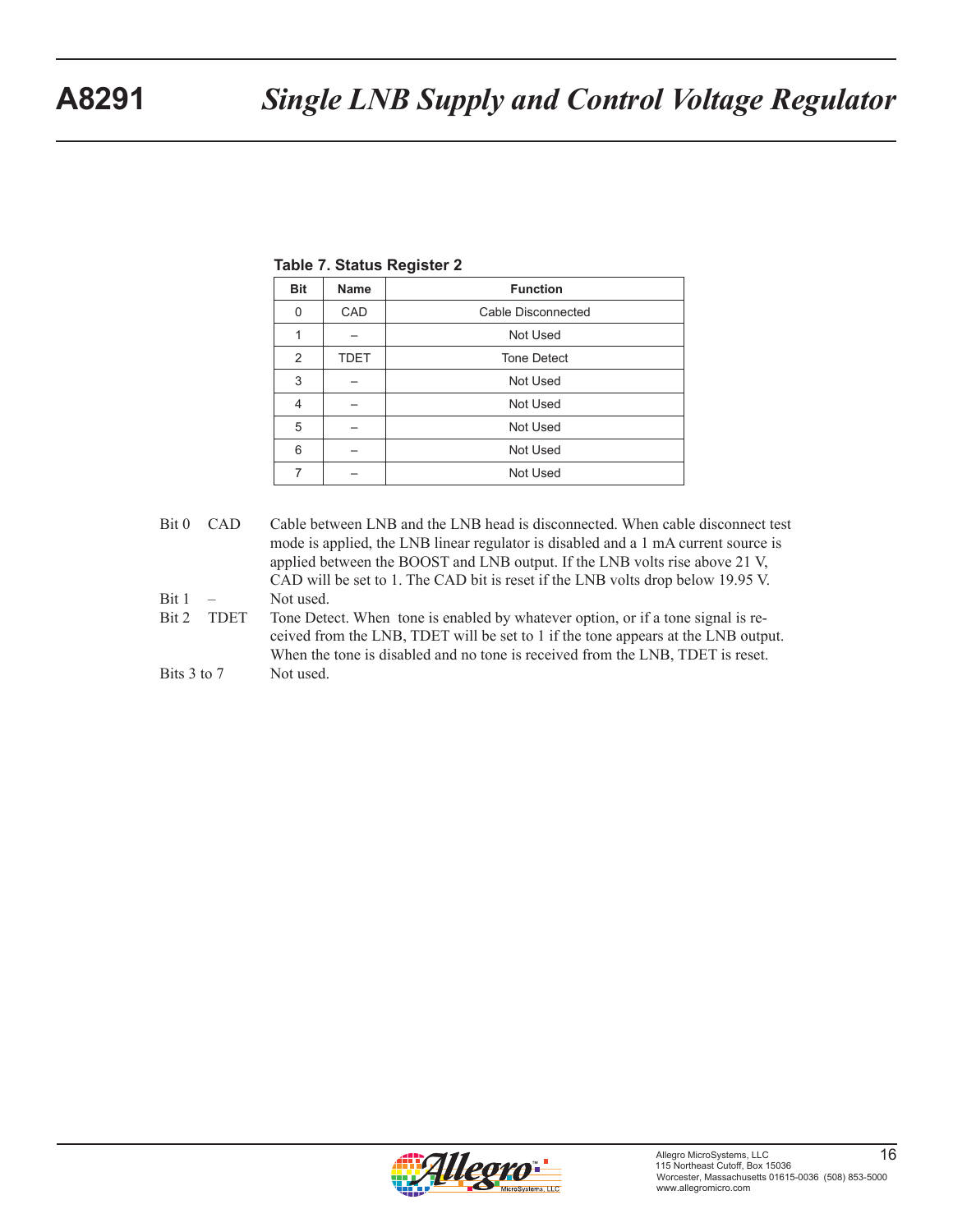#### **Table 8. Component Selection Table**

| Component                              | <b>Characteristics</b>                                                  | <b>Manufacturer Device</b>                                                                                  |
|----------------------------------------|-------------------------------------------------------------------------|-------------------------------------------------------------------------------------------------------------|
| C <sub>3</sub>                         | 220 nF, 10 V <sub>MIN</sub> , X5R or X7R, 0402 or 0603                  |                                                                                                             |
| C8, C9 <sup>b</sup> , C12 <sup>b</sup> | 220 nF, 50 V, X5R or X7R, 0805                                          |                                                                                                             |
| C1, C4                                 | 100 nF, 50 V, X5R or X7R, 0603                                          |                                                                                                             |
| C <sub>2</sub> , C <sub>5</sub>        | 100 μF, 35 V <sub>MIN</sub> , ESR < 75 mΩ, I <sub>RIPPLE</sub> > 500 mA | ChemiCon: EKZE500ELL101MHB5D<br>Nichicon: UHC1V101MPT<br>Panasonic: EEU-FM1H101B                            |
| C7                                     | 22 nF, 10 V <sub>MIN</sub> , X5R or X7R, 0402 or 0603                   |                                                                                                             |
| C10, C13                               | 10 nF, 50 V, X5R or X7R, 0402 or 0603                                   |                                                                                                             |
| C11                                    | 0.68 µF, 25 V <sub>MIN</sub> , X5R or X7R, 0805                         | TDK: C2012X5R1E684K<br>Murata: GRM21BR71E684KA88<br>Kemet: C0805C684K3PAC<br>AVX: 08053D684KAT2A            |
| C <sub>6</sub>                         | 1.0 µF, 25 V <sub>MIN</sub> , X5R or X7R, 1206                          | TDK: C3216X7R1E105K<br>Murata: GRM31MR71E105KA01<br>Taiyo Yuden: TMK316BJ105KL-T<br>Kemet: C1206C105K3RACTU |
| D1, D2, D3, D5                         | Schottky diode, 40 V, 1 A, SOD-123                                      | Diodes, Inc: B140HW-7<br>Central Semi: CMMSH1-40                                                            |
| D <sub>4</sub>                         | TVS, 20 $V_{RM}$ , 32 $V_{CL}$ at 500 A (8/20 µs), 3000 W               | Littelfuse: SMDJ20A<br>ST: LNBTVS6-221S                                                                     |
| L1                                     | 33 µH, $I_{\text{SAT}}$ > 1.3 A, DCR < 130 m $\Omega$                   | TDK: TSL0808RA-330K1R4-PF<br>Taiyo Yuden: LHLC08TB330K<br>Coilcraft: DR0608-333L                            |
| L2                                     | 220 μH, $I_{\text{SAT}}$ > 0.5 A, DCR < 0.8 Ω                           | TDK: TSL0808RA-221KR54-PF<br>Taiyo Yuden: LHLC08TB221K<br>Coilcraft: DR0608-224L                            |
| L <sub>3</sub>                         | $1 \mu H$ , 1 A, DCR < 120 m $\Omega$ , 1206                            | Kemet: LB3218-T1R0MK<br>Murata: LQM31PN1R0M00L<br>Taiyo Yuden: LB3218T1R0M<br>TDK: MLP3216S1R0L             |
| R <sub>1</sub> to R <sub>6</sub>       | Determined by V <sub>DD</sub> , bus capacitance, etc.                   |                                                                                                             |
| R7                                     | 15 $\Omega$ , 1%, $\frac{1}{8}$ W                                       |                                                                                                             |
| R <sub>8</sub>                         | 100 $\Omega$ , 1%, <sup>1</sup> / <sub>8</sub> W                        |                                                                                                             |
| R9                                     | 30 $\Omega$ , $\frac{1}{8}$ W                                           |                                                                                                             |
| R <sub>10</sub>                        | 1 $\Omega$ , $\frac{1}{8}$ W                                            |                                                                                                             |

\*Either C9 or C12 are used, but not both.

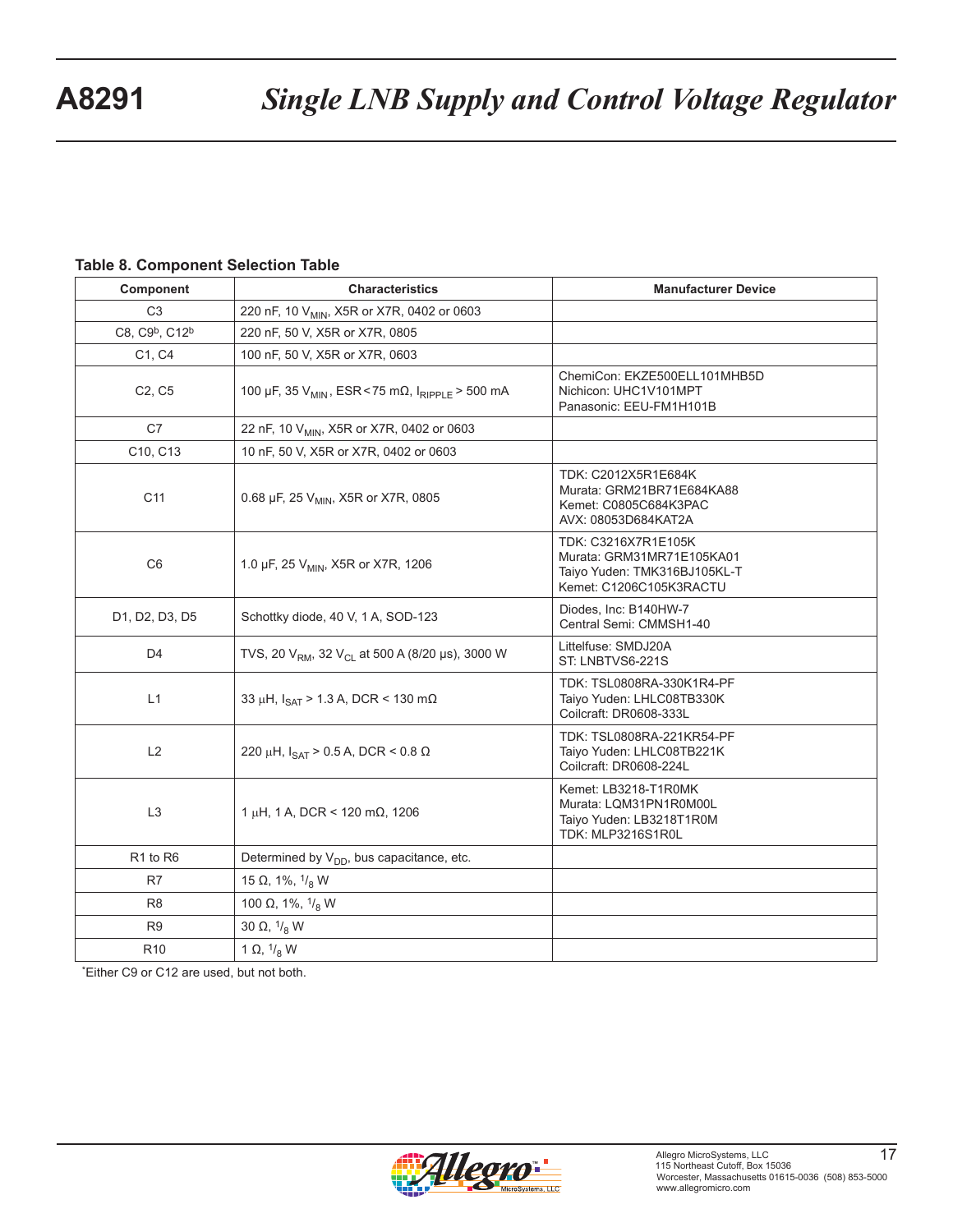



 $\bigtriangleup$  Coplanarity includes exposed thermal pad and terminals